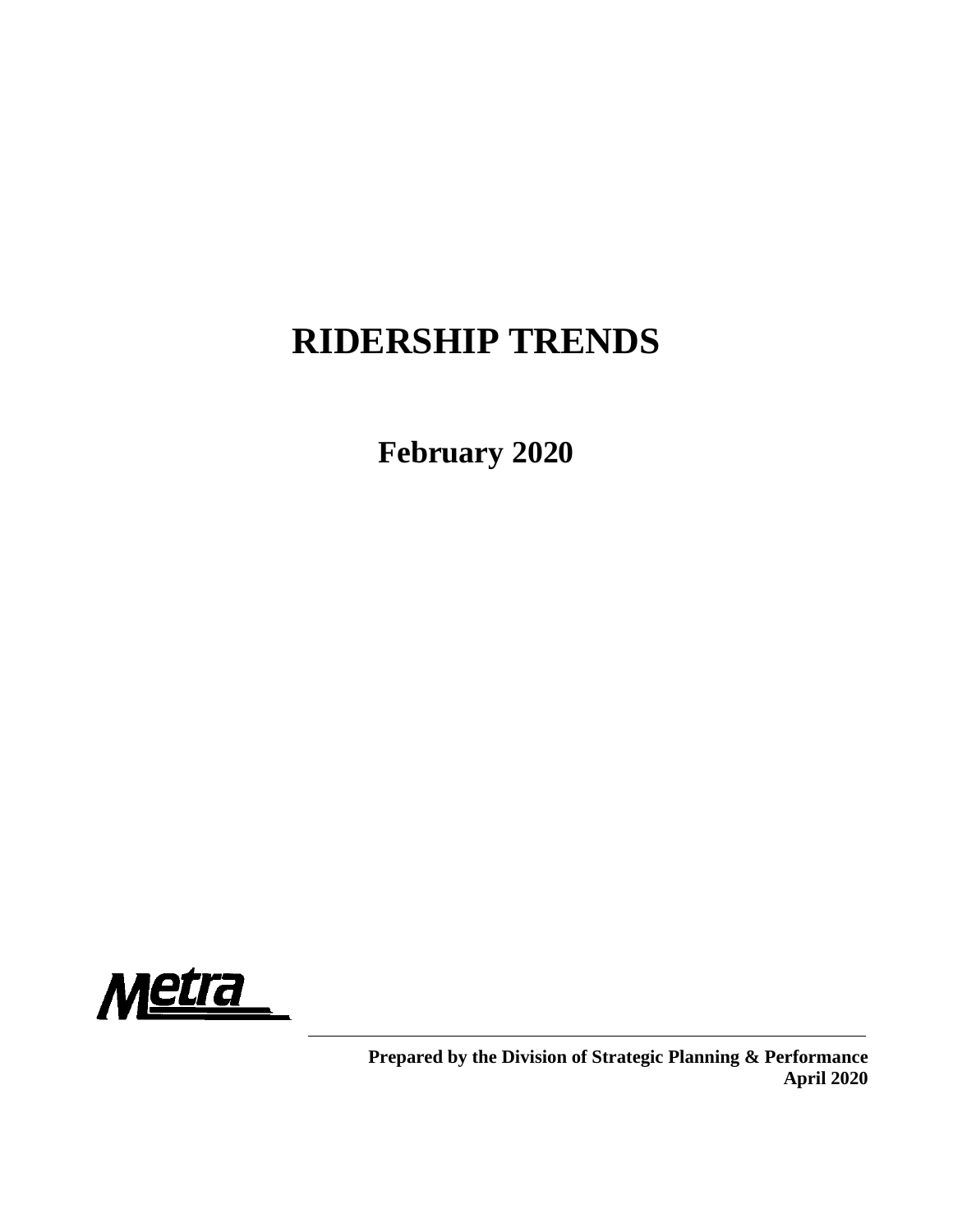# **Table of Contents**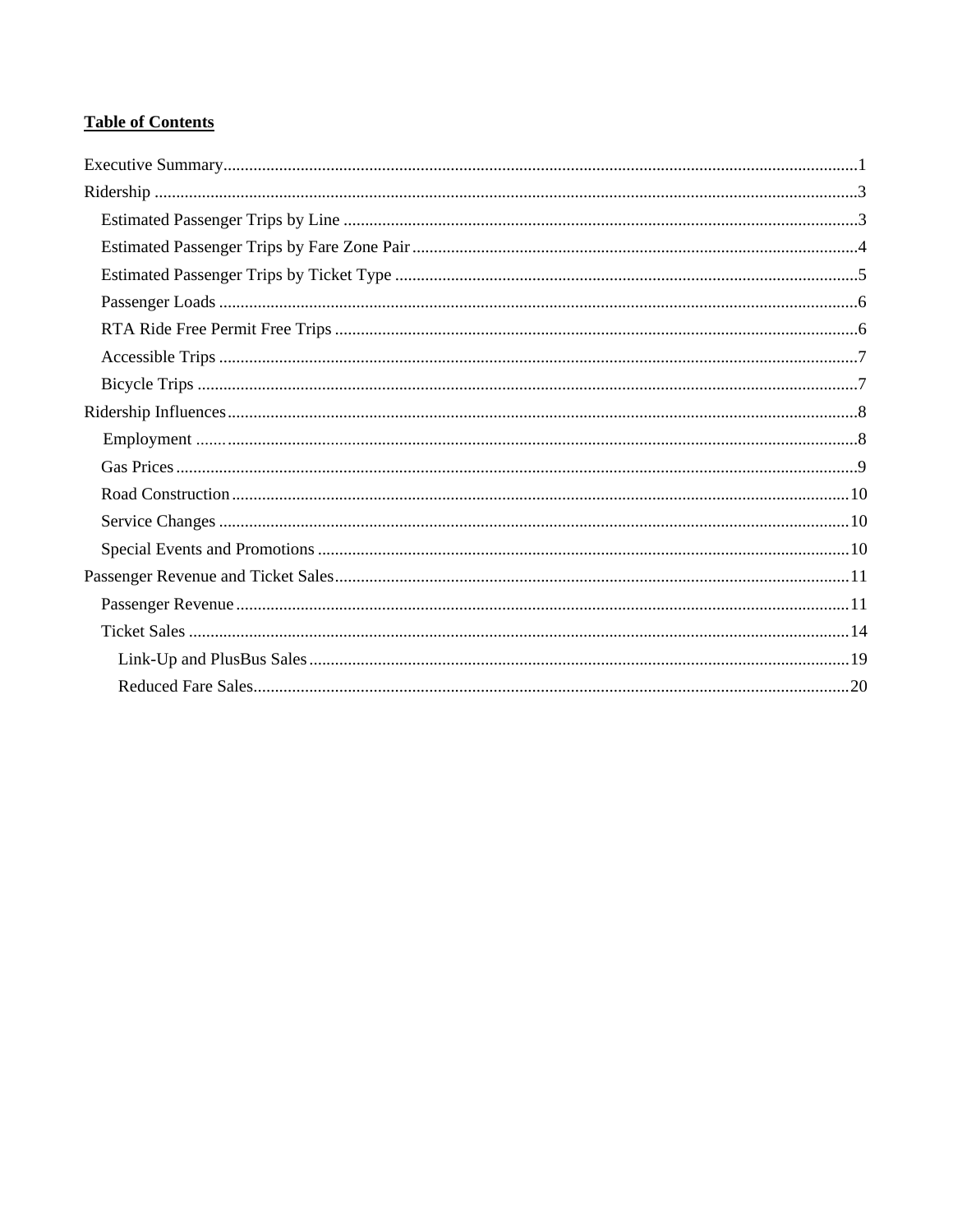#### **Executive Summary**

Estimated passenger trips increased 1.1 percent in February 2020 compared to February 2019. February 2020 had the same number of weekday and Sundays/holidays. February 2020 had a leap day, with one additional Saturday compared to February 2019.

February 2019 saw prolonged service disruptions on the Metra Electric due to ice storms and a Canadian National Freight derailment. In response to this disruption and a polar vortex event in January 2019, Metra offered free rides on the weekend of February 16-17, 2019. Since no tickets were issued, these rides were not included in overall ridership calculations. There was no sustained service disruption in February 2020. There was also no free ride weekend promotion.

Estimated passenger trips increased 1.1 percent in the last three months compared to 2019. Estimated passenger trips have decreased 1.5 percent in the last 12 months compared to the previous 12 months.

| Table 1: Estimated Passenger Trips by Month <sup>1</sup> |        |                                              |        |        |        |           |           |  |  |  |  |  |
|----------------------------------------------------------|--------|----------------------------------------------|--------|--------|--------|-----------|-----------|--|--|--|--|--|
|                                                          |        | <b>Estimated Passenger Trips (Thousands)</b> |        |        |        | Change    |           |  |  |  |  |  |
| Month                                                    | 2016   | 2017                                         | 2018   | 2019   | 2020   | 2016-2020 | 2019-2020 |  |  |  |  |  |
| Jan                                                      | 6,513  | 6,762                                        | 6,661  | 5,850  | 5,957  | $-8.5%$   | 1.8%      |  |  |  |  |  |
| Feb                                                      | 6,310  | 5,985                                        | 5,651  | 5,729  | 5,793  | $-8.2%$   | 1.1%      |  |  |  |  |  |
| Mar                                                      | 6,666  | 6,474                                        | 6,176  | 6,040  |        |           |           |  |  |  |  |  |
| Apr                                                      | 6,497  | 6,305                                        | 6,162  | 6,205  |        |           |           |  |  |  |  |  |
| May                                                      | 6,681  | 6,618                                        | 6,426  | 6,276  |        |           |           |  |  |  |  |  |
| Jun                                                      | 7,066  | 6,941                                        | 6,607  | 6,400  |        |           |           |  |  |  |  |  |
| Jul                                                      | 7,110  | 6,759                                        | 6,623  | 6,526  |        |           |           |  |  |  |  |  |
| Aug                                                      | 6,866  | 7,055                                        | 6,742  | 6,487  |        |           |           |  |  |  |  |  |
| Sep                                                      | 6,766  | 6,530                                        | 6,347  | 6,244  |        |           |           |  |  |  |  |  |
| Oct                                                      | 6,832  | 6,740                                        | 6,694  | 6,504  |        |           |           |  |  |  |  |  |
| Nov                                                      | 6,943  | 6,475                                        | 6,261  | 6,024  |        |           |           |  |  |  |  |  |
| <b>Dec</b>                                               | 6,153  | 5,976                                        | 5,739  | 5,760  |        |           |           |  |  |  |  |  |
| Year-to-date                                             | 12,823 | 12,747                                       | 12,312 | 11,579 | 11,751 | $-8.4%$   | 1.5%      |  |  |  |  |  |
| <b>Last 3 Months</b>                                     | 19,207 | 18,900                                       | 18,288 | 17,318 | 17,511 | $-8.8%$   | 1.1%      |  |  |  |  |  |
| Last 12 Months                                           | 81,391 | 80,326                                       | 78,186 | 75,356 | 74,215 | $-8.8%$   | $-1.5%$   |  |  |  |  |  |

**Table 1: Estimated Passenger Trips by Month** <sup>1</sup>

<sup>1</sup> Values are rounded to the thousand. Change is calculated based on the unrounded values.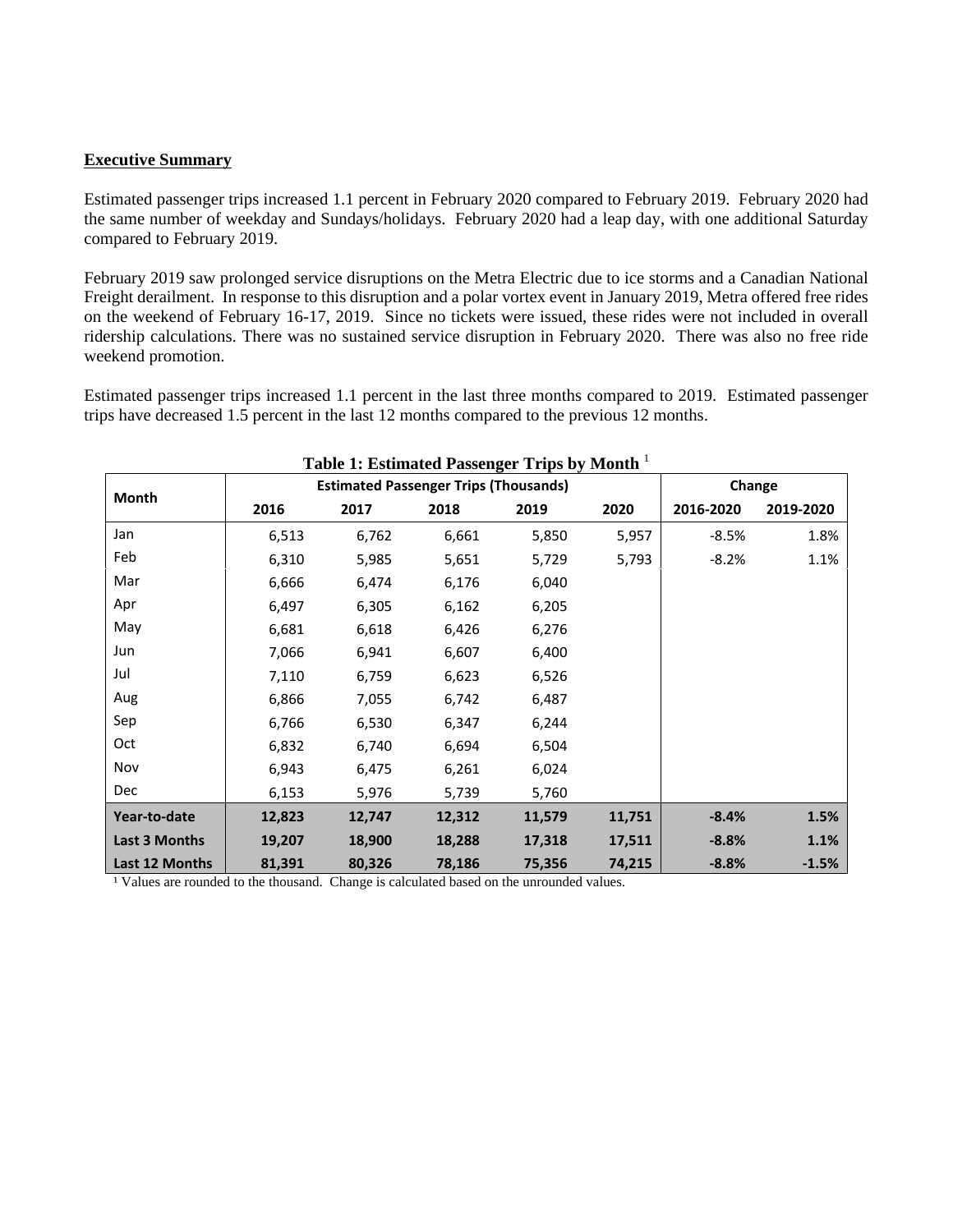

For the 2020 budget year, Metra estimated total annual passenger trips to be 73.8 million. To track how well ridership is comparing to this budgeted amount, monthly estimates have been calculated by distributing the budgeted trips throughout the year based on the distribution in previous years. Unanticipated differences in holiday and special event travel are common explanations for variations between the monthly budget distribution and actual ridership. These effects are less pronounced at the quarterly and annual level. Table 2 shows the estimated monthly passenger trips compared to this distribution.

| Table 2. Estimated vs. Duuget I assenger Trips |                                              |                      |          |  |  |  |  |  |  |  |  |  |
|------------------------------------------------|----------------------------------------------|----------------------|----------|--|--|--|--|--|--|--|--|--|
| Month                                          | <b>Estimated Passenger Trips (Thousands)</b> |                      | Variance |  |  |  |  |  |  |  |  |  |
|                                                | <b>Budget (2020)</b>                         | <b>Actual (2020)</b> |          |  |  |  |  |  |  |  |  |  |
| Jan                                            | 5,900                                        | 5,957                | 1.0%     |  |  |  |  |  |  |  |  |  |
| Feb                                            | 5,750                                        | 5,793                | 0.8%     |  |  |  |  |  |  |  |  |  |
| Mar                                            | 6,060                                        |                      |          |  |  |  |  |  |  |  |  |  |
| <b>1st Quarter</b>                             | 17,710                                       |                      |          |  |  |  |  |  |  |  |  |  |
| Apr                                            | 6,200                                        |                      |          |  |  |  |  |  |  |  |  |  |
| May                                            | 5,905                                        |                      |          |  |  |  |  |  |  |  |  |  |
| Jun                                            | 6,685                                        |                      |          |  |  |  |  |  |  |  |  |  |
| 2nd Quarter                                    | 18,790                                       |                      |          |  |  |  |  |  |  |  |  |  |
| Jul                                            | 6,430                                        |                      |          |  |  |  |  |  |  |  |  |  |
| Aug                                            | 6,270                                        |                      |          |  |  |  |  |  |  |  |  |  |
| Sep                                            | 6,375                                        |                      |          |  |  |  |  |  |  |  |  |  |
| 3rd Quarter                                    | 19,075                                       |                      |          |  |  |  |  |  |  |  |  |  |
| Oct                                            | 6,320                                        |                      |          |  |  |  |  |  |  |  |  |  |
| Nov                                            | 5,980                                        |                      |          |  |  |  |  |  |  |  |  |  |
| Dec                                            | 5,885                                        |                      |          |  |  |  |  |  |  |  |  |  |
| <b>4th Quarter</b>                             | 18,185                                       |                      |          |  |  |  |  |  |  |  |  |  |
| Year-to-date                                   | 11,650                                       | 11,751               | 0.9%     |  |  |  |  |  |  |  |  |  |
| <b>Total</b>                                   | 73,760                                       |                      |          |  |  |  |  |  |  |  |  |  |

## **Table 2: Estimated vs. Budget Passenger Trips** <sup>1</sup>

<sup>1</sup> Values are rounded to the thousand. Variance is calculated based on the unrounded values.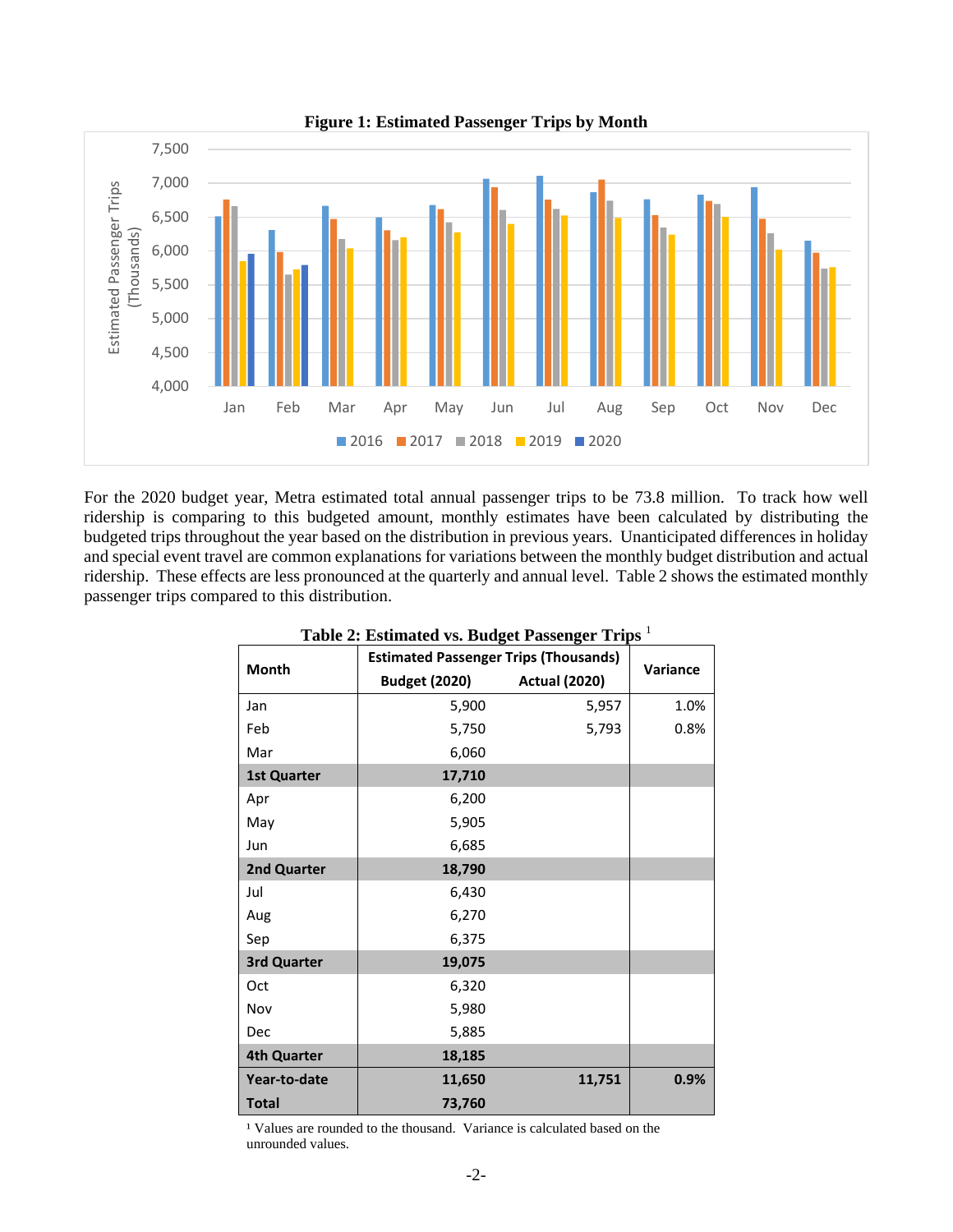## **Ridership**

Estimated ridership figures are based on the number of ticket sales multiplied by a standard ridership factor unique to each ticket type, in addition to the number of RTA Ride Free Permit passenger trips reported by conductors.

## **Estimated Passenger Trips by Line**

Table 3 shows estimated passenger trips by line for the current month, the last three months, and the last 12 months. Estimated passenger trips increased by 1.1 percent in the last three months compared to the previous year and decreased 1.5 percent in the last 12 months compared to the previous year.

|              | Table 5. Estimated I assenger Trips by Ellie |           |          |            |               |         |            |                |         |  |  |  |  |
|--------------|----------------------------------------------|-----------|----------|------------|---------------|---------|------------|----------------|---------|--|--|--|--|
|              |                                              | February  |          |            | Last 3 Months |         |            | Last 12 Months |         |  |  |  |  |
| Line         | 2019                                         | 2020      | Change   | 2019       | 2020          | Change  | 2019       | 2020           | Change  |  |  |  |  |
| <b>BNSF</b>  | 1,208,521                                    | 1,213,309 | 0.4%     | 3,603,241  | 3,658,629     | 1.5%    | 15,685,844 | 15,507,969     | $-1.1%$ |  |  |  |  |
| НC           | 59,192                                       | 62,575    | 5.7%     | 169,815    | 182,766       | 7.6%    | 724,975    | 743,598        | 2.6%    |  |  |  |  |
| MD-N         | 498,435                                      | 502,566   | 0.8%     | 1,516,588  | 1,535,742     | 1.3%    | 6,556,897  | 6,559,242      | 0.0%    |  |  |  |  |
| MD-W         | 460,715                                      | 457,686   | $-0.7\%$ | 1,382,334  | 1,380,604     | $-0.1%$ | 6,084,707  | 5,904,148      | $-3.0%$ |  |  |  |  |
| ME           | 541,673                                      | 581,179   | 7.3%     | 1,707,127  | 1,721,825     | 0.9%    | 7,575,375  | 7,322,563      | $-3.3%$ |  |  |  |  |
| <b>NCS</b>   | 127,969                                      | 123,730   | $-3.3%$  | 373,792    | 369,987       | $-1.0%$ | 1,621,355  | 1,585,456      | $-2.2%$ |  |  |  |  |
| <b>RI</b>    | 590,473                                      | 575,420   | $-2.5%$  | 1,758,461  | 1,746,809     | $-0.7%$ | 7,515,829  | 7,325,374      | $-2.5%$ |  |  |  |  |
| <b>SWS</b>   | 194,450                                      | 191,845   | $-1.3%$  | 572,020    | 564,319       | $-1.3%$ | 2,403,858  | 2,354,433      | $-2.1%$ |  |  |  |  |
| UP-N         | 647,712                                      | 674,305   | 4.1%     | 1,948,967  | 2,019,095     | 3.6%    | 8,593,205  | 8,607,957      | 0.2%    |  |  |  |  |
| UP-NW        | 794,175                                      | 802,709   | 1.1%     | 2,439,795  | 2,466,105     | 1.1%    | 10,526,728 | 10,407,046     | $-1.1%$ |  |  |  |  |
| UP-W         | 605,481                                      | 608,137   | 0.4%     | 1,846,251  | 1,865,165     | 1.0%    | 8,066,777  | 7,897,662      | $-2.1%$ |  |  |  |  |
| <b>Total</b> | 5,728,794                                    | 5,793,460 | 1.1%     | 17,318,389 | 17,511,044    | 1.1%    | 75,355,546 | 74,215,444     | $-1.5%$ |  |  |  |  |

## **Table 3: Estimated Passenger Trips by Line**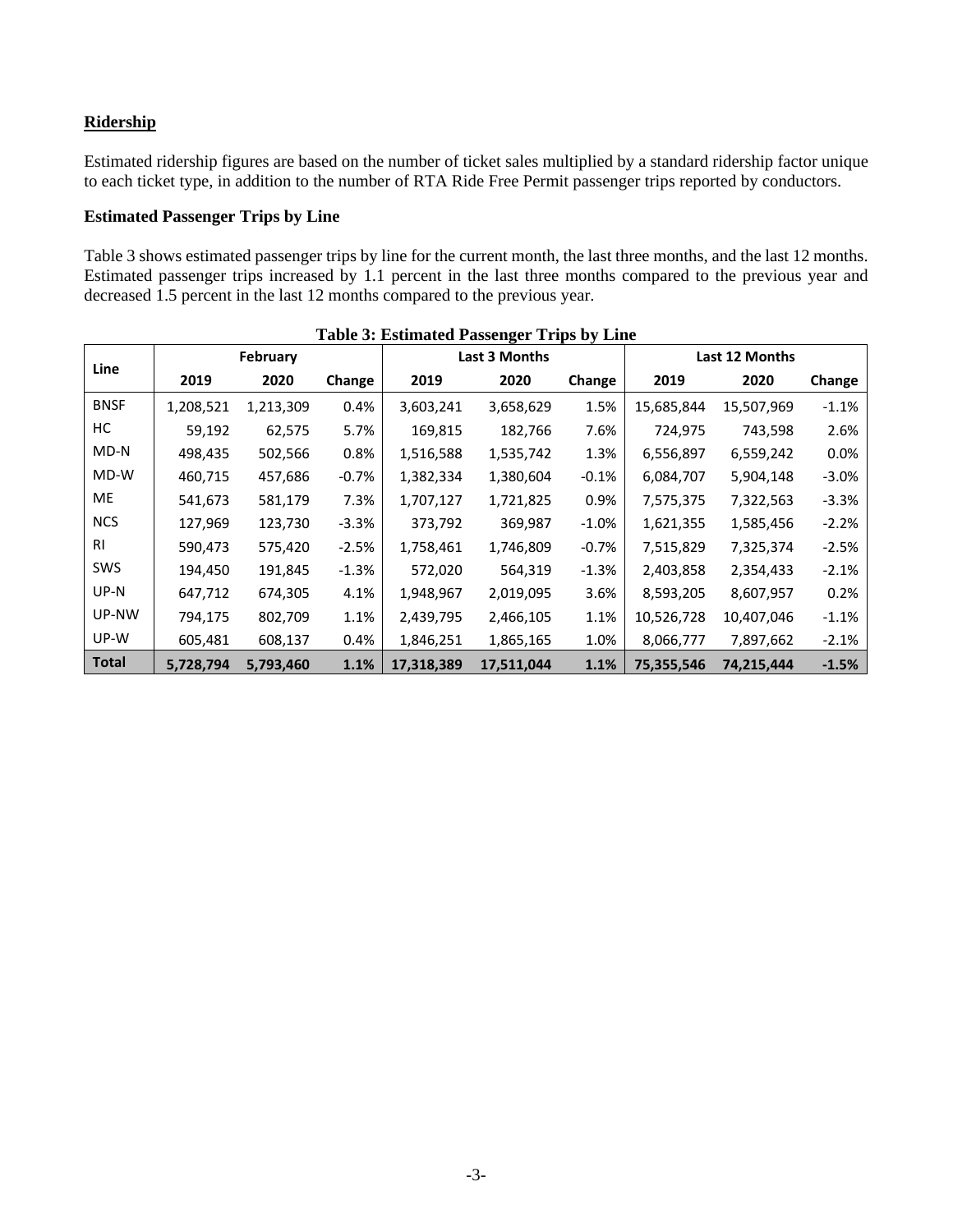#### **Estimated Passenger Trips by Fare Zone Pair**

Table 4 shows estimated passenger trips by fare zone pair for the current month, the last three months, and the last 12 months.

- The long-term decline in No Zone Pair passenger trips is expected to continue as data collection improvements and the shift to the Ventra App cause fewer trips to be reported without a zone pair.
- In July 2018, year-long testing of the zone consolidation policy began. All tickets for Zones K through M were capped to the price of Zone J tickets. This caused an increase in passenger trips for Zone A-J, and a decrease for passenger trips for Zones A-K and A-M. There are no stations in Zone L.

|                  |       | <b>February (Thousands)</b> |         |        | Last 3 Months (Thousands) |         |        | Last 12 Months (Thousands) |         |
|------------------|-------|-----------------------------|---------|--------|---------------------------|---------|--------|----------------------------|---------|
| <b>Zone Pair</b> | 2019  | 2020                        | Change  | 2019   | 2020                      | Change  | 2019   | 2020                       | Change  |
| A-A              | 19    | 24                          | 25.2%   | 54     | 67                        | 24.7%   | 237    | 261                        | 10.4%   |
| A-B              | 432   | 461                         | 6.8%    | 1,280  | 1,354                     | 5.8%    | 5,474  | 5,549                      | 1.4%    |
| A-C              | 830   | 850                         | 2.4%    | 2,456  | 2,531                     | 3.1%    | 10,412 | 10,502                     | 0.9%    |
| A-D              | 995   | 993                         | $-0.2%$ | 2,925  | 2,960                     | 1.2%    | 12,561 | 12,428                     | $-1.1%$ |
| A-E              | 1,286 | 1,271                       | $-1.2%$ | 3,801  | 3,790                     | $-0.3%$ | 16,080 | 16,044                     | $-0.2%$ |
| A-F              | 744   | 730                         | $-1.9%$ | 2,187  | 2,176                     | $-0.5%$ | 9,676  | 9,259                      | $-4.3%$ |
| $A-G$            | 466   | 458                         | $-1.7%$ | 1,362  | 1,356                     | $-0.5%$ | 5,870  | 5,785                      | $-1.5%$ |
| A-H              | 363   | 362                         | $-0.2%$ | 1,082  | 1,097                     | 1.3%    | 4,737  | 4,645                      | $-1.9%$ |
| $A-I$            | 124   | 120                         | $-3.1%$ | 371    | 368                       | $-0.7%$ | 1,619  | 1,558                      | $-3.8%$ |
| A-J              | 51    | 49                          | $-3.6%$ | 155    | 155                       | 0.2%    | 515    | 662                        | 28.7%   |
| A-K              |       |                             |         |        |                           |         | 125    |                            |         |
| A-M              |       |                             |         |        |                           |         | 32     |                            |         |
| A-J, K, & M      | 51    | 49                          | $-3.6%$ | 155    | 155                       | 0.2%    | 671    | 662                        | $-1.3%$ |
| Intermediate     | 171   | 171                         | 0.2%    | 507    | 505                       | $-0.4%$ | 2,274  | 2,175                      | $-4.3%$ |
| No Zone Pair     | 248   | 304                         | 22.6%   | 1,137  | 1,151                     | 1.3%    | 5,745  | 5,349                      | $-6.9%$ |
| <b>Total</b>     | 5,729 | 5,793                       | 1.1%    | 17,318 | 17,511                    | 1.1%    | 75,356 | 74,215                     | $-1.5%$ |

#### **Table 4: Estimated Passenger Trips by Fare Zone Pair** <sup>1</sup>

<sup>1</sup> Values are rounded to the thousand. Change is calculated based on the unrounded values.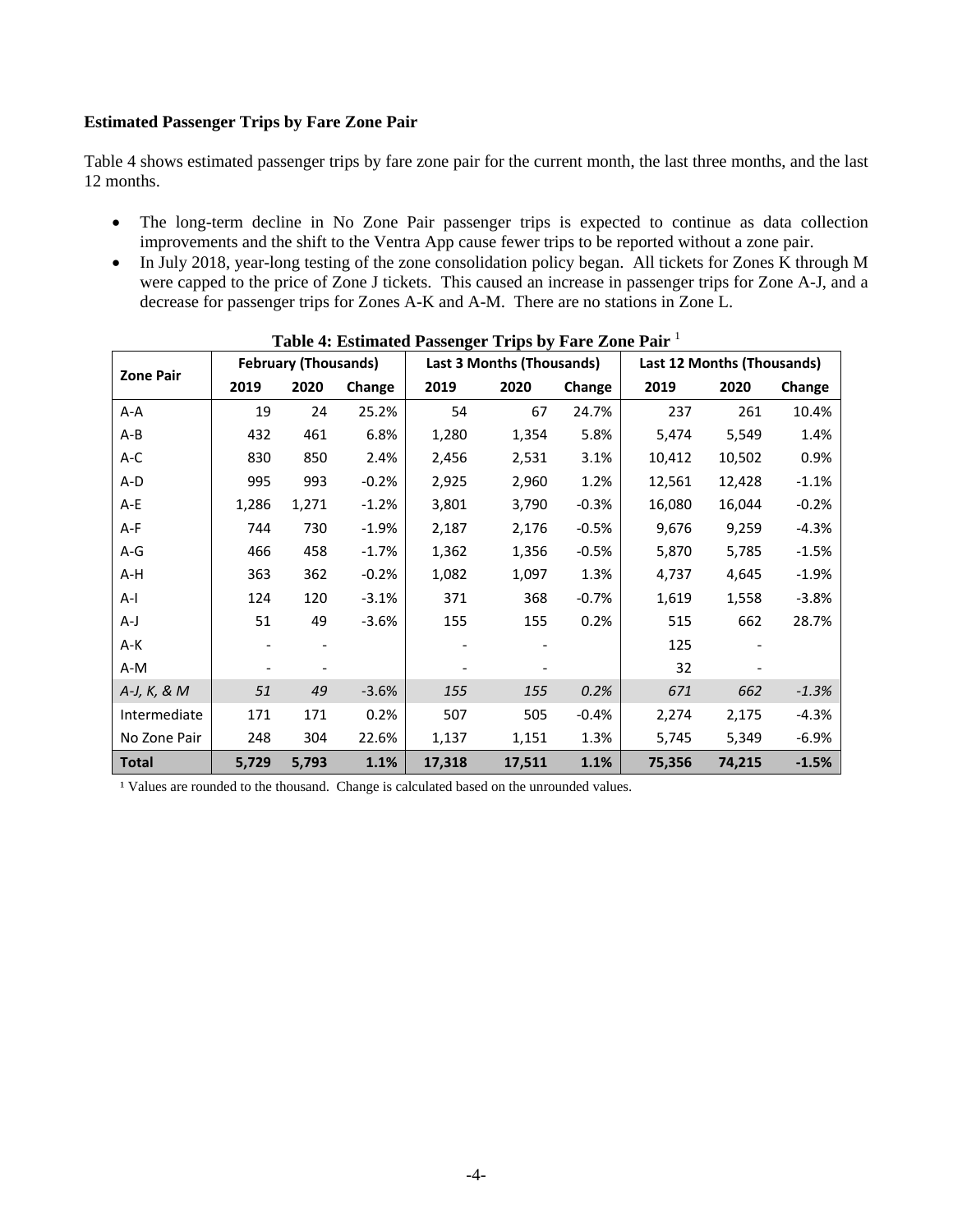#### **Estimated Passenger Trips by Ticket Type**

Table 5 shows estimated passenger trips by ticket type for the current month, the last three months, and the last 12 months. Special event tickets and other data irregularities can affect month-to-month comparisons of passenger trips by ticket type:

• There was no fare increase in 2019 and 2020. 10-ride ticket sales were not impacted by stockpiling.

| Table 5: Estimated I assenger Trips by Ticket Type |                          |       |                             |              |              |        |        |                           |              |              |  |  |  |
|----------------------------------------------------|--------------------------|-------|-----------------------------|--------------|--------------|--------|--------|---------------------------|--------------|--------------|--|--|--|
|                                                    |                          |       | <b>February (Thousands)</b> |              |              |        |        | Last 3 Months (Thousands) |              |              |  |  |  |
| <b>Ticket Type</b>                                 |                          |       |                             | <b>Share</b> | <b>Share</b> |        |        |                           | <b>Share</b> | <b>Share</b> |  |  |  |
|                                                    | 2019                     | 2020  | Change                      | 2019         | 2020         | 2019   | 2020   | Change                    | 2019         | 2020         |  |  |  |
| <b>Monthly Pass</b>                                | 3,625                    | 3,583 | $-1.1%$                     | 63.2%        | 61.9%        | 10,396 | 10,100 | $-2.8%$                   | 60.1%        | 57.8%        |  |  |  |
| 10-Ride Ticket                                     | 1,407                    | 1,397 | $-0.7%$                     | 24.5%        | 24.1%        | 4,241  | 4,498  | 6.0%                      | 24.5%        | 25.7%        |  |  |  |
| One-Way Ticket                                     | 554                      | 607   | 9.4%                        | 9.7%         | 10.5%        | 1,946  | 2,121  | 9.0%                      | 11.3%        | 12.1%        |  |  |  |
| <b>Weekend Pass</b>                                | 89                       | 141   | 59.0%                       | 1.5%         | 2.4%         | 513    | 532    | 3.8%                      | 3.0%         | 3.0%         |  |  |  |
| <b>Special Passes</b>                              | $\overline{\phantom{a}}$ | 0     |                             | 0.0%         | 0.0%         |        | 19     |                           | 0.0%         | 0.1%         |  |  |  |
| RTA Ride Free Permit                               | 59                       | 65    | 8.9%                        | 1.0%         | 1.1%         | 189    | 200    | 5.9%                      | 1.1%         | 1.1%         |  |  |  |
| Total $2$                                          | 5.734                    | 5.793 | 1.0%                        |              |              | 17.285 | 17,469 | 1.1%                      |              |              |  |  |  |

|  | Table 5: Estimated Passenger Trips by Ticket Type 1 |  |  |  |
|--|-----------------------------------------------------|--|--|--|
|--|-----------------------------------------------------|--|--|--|

|                             |        |        | Last 12 Months (Thousands) |              |              |
|-----------------------------|--------|--------|----------------------------|--------------|--------------|
| <b>Ticket Type</b>          |        |        |                            | <b>Share</b> | <b>Share</b> |
|                             | 2019   | 2020   | Change                     | 2019         | 2020         |
| <b>Monthly Pass</b>         | 44,199 | 42,928 | $-2.9%$                    | 58.6%        | 57.9%        |
| 10-Ride Ticket              | 18,016 | 18,160 | 0.8%                       | 23.9%        | 24.5%        |
| One-Way Ticket              | 9,496  | 9,568  | 0.8%                       | 12.6%        | 12.9%        |
| <b>Weekend Pass</b>         | 2,698  | 2,554  | $-5.3%$                    | 3.6%         | 3.4%         |
| <b>Special Passes</b>       | 90     | 102    | 13.2%                      | 0.1%         | 0.1%         |
| <b>RTA Ride Free Permit</b> | 872    | 869    | $-0.4%$                    | 1.2%         | 1.2%         |
| Total $2$                   | 75,372 | 74.182 | $-1.6%$                    |              |              |

<sup>1</sup> Values are rounded to the thousand. Change and share are calculated based on the unrounded values.

<sup>2</sup> Passenger trip totals differ from those presented in other tables in this report, due to adjustments made for group sales, marketing sales, and refunds.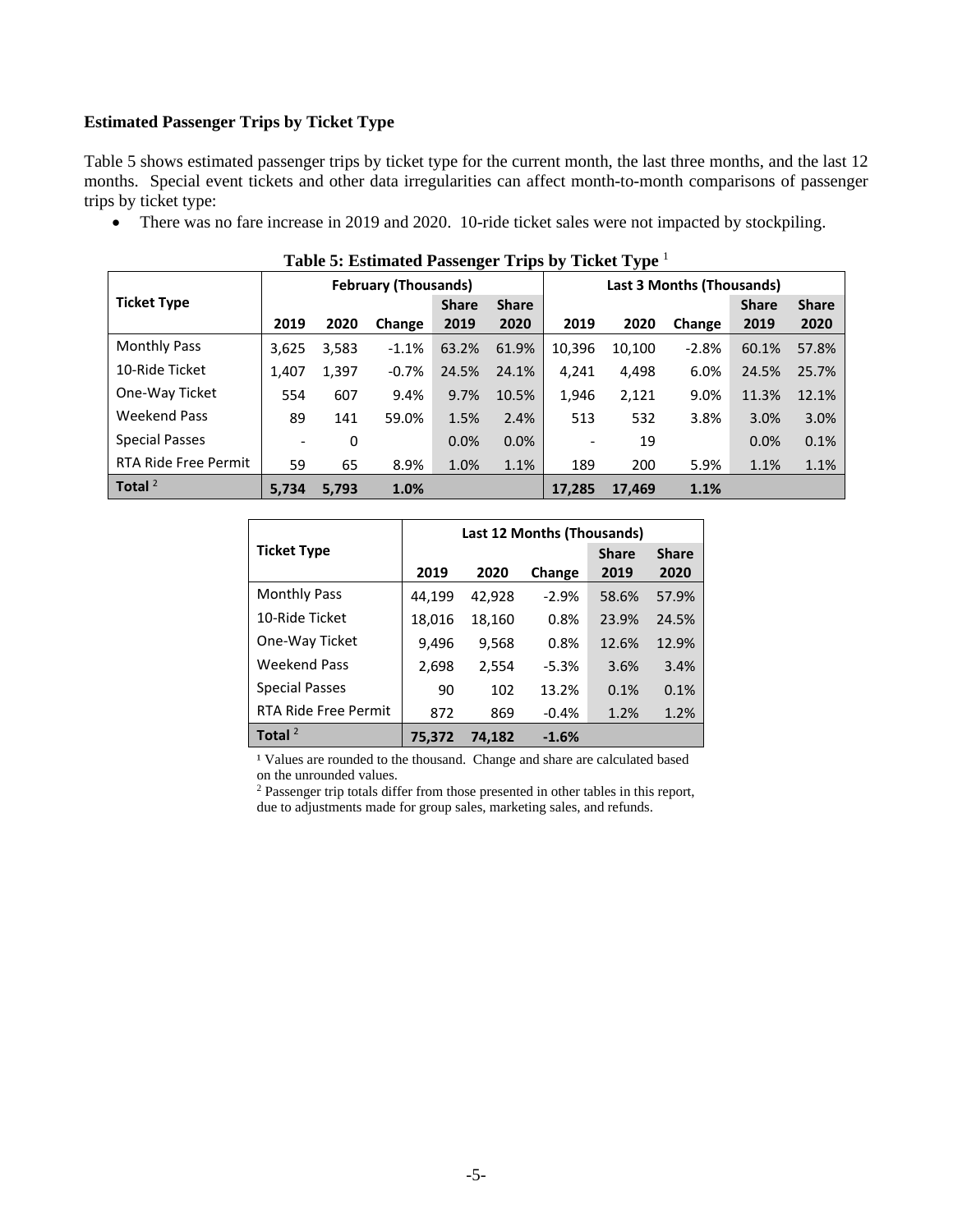## **Passenger Loads**

Table 6 shows the average daily passenger loads by service period for the current month, the last three months, and the last 12 months, derived from conductor counts. Average peak-peak direction passenger loads decreased 2.0 percent in the current month, and average total weekday passenger loads decreased 2.9 percent in the same period.

|                          |      |                             | Table 6: Average Daily Passenger Loads 1 |      |                                     |         |                               |      |         |
|--------------------------|------|-----------------------------|------------------------------------------|------|-------------------------------------|---------|-------------------------------|------|---------|
| <b>Service Period</b>    |      | <b>February (Thousands)</b> |                                          |      | <b>Last 3 Months</b><br>(Thousands) |         | Last 12 Months<br>(Thousands) |      |         |
|                          | 2019 | 2020                        | Change                                   | 2019 | 2020                                | Change  | 2019                          | 2020 | Change  |
| Peak - Peak Direction    | 212  | 208                         | $-2.0%$                                  | 195  | 196                                 | 0.8%    | 209                           | 209  | 0.0%    |
| Peak - Reverse Direction | 17   | 16                          | $-7.5%$                                  | 17   | 16                                  | $-2.4%$ | 19                            | 19   | $-2.1%$ |
| Midday                   | 27   | 26                          | $-3.0%$                                  | 28   | 28                                  | 0.2%    | 31                            | 31   | $-0.7%$ |
| Evening                  | 13   | 12                          | $-10.3%$                                 | 14   | 13                                  | $-3.0%$ | 16                            | 15   | $-3.7%$ |
| Weekday                  | 269  | 261                         | $-2.9%$                                  | 253  | 254                                 | 0.4%    | 275                           | 274  | $-0.4%$ |
| Saturday                 | 48   | 44                          | $-8.2%$                                  | 52   | 50                                  | $-5.2%$ | 59                            | 61   | 2.6%    |
| Sunday                   | 31   | 28                          | $-7.1%$                                  | 33   | 31                                  | $-6.4%$ | 39                            | 37   | $-3.2%$ |

<sup>1</sup> Values are rounded to the thousand. Change is calculated based on the unrounded values.

## **RTA Ride Free Permit Free Trips**

Figure 2 shows the number of RTA Ride Free Permit passenger trips for the last five years. Trips are included in ridership estimates because Metra is eligible for reimbursement for the number provided.



## **Figure 2: RTA Ride Free Permit Passenger Trip**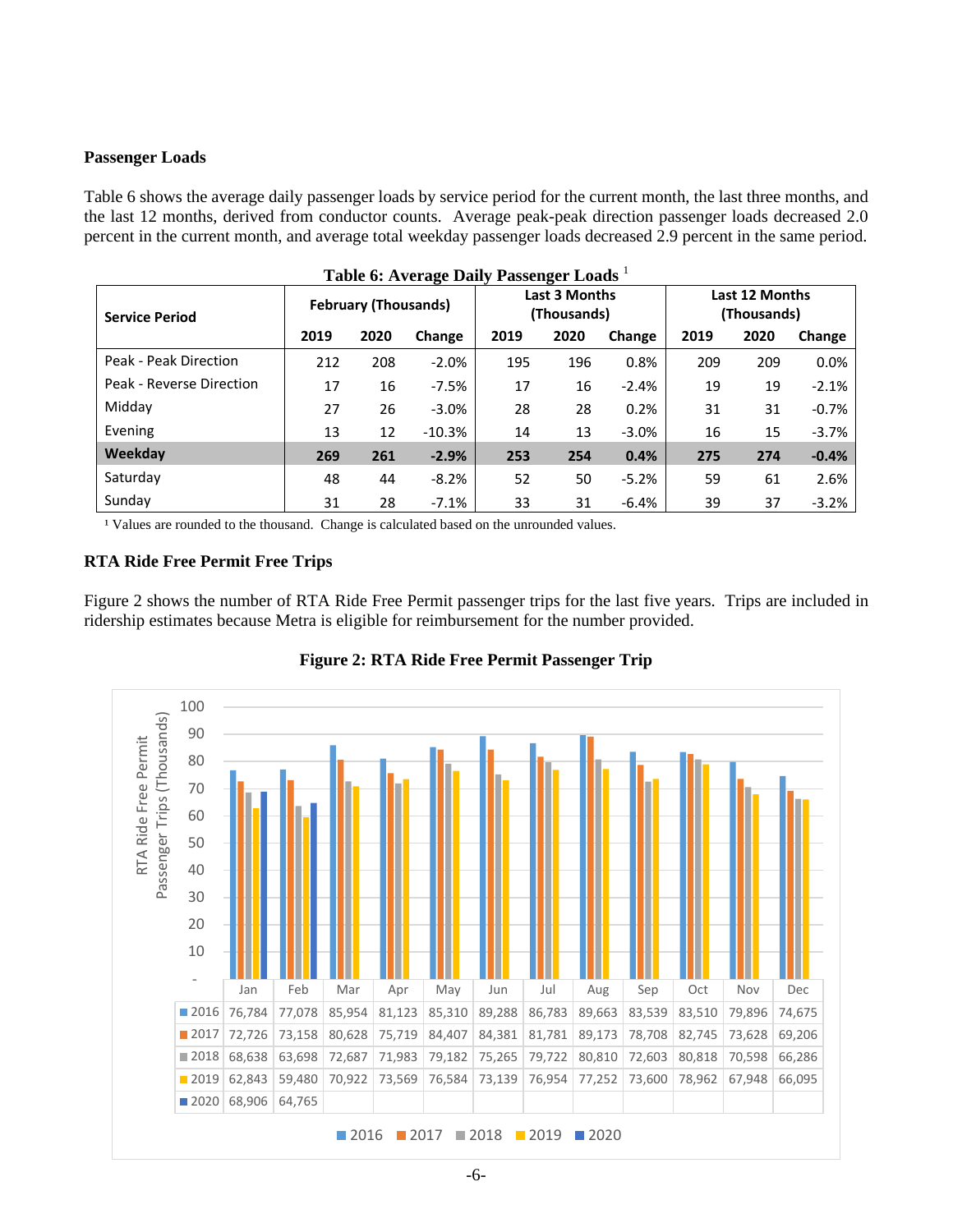## **Accessible Trips**

Figure 3 shows the number of trips provided using accessible equipment. Accessible equipment consists of bridge plates on the Metra Electric Line and wheelchair lifts on all other lines.





## **Bicycle Trips**

Figure 4 shows the number of trips provided where the passenger transported a bicycle.



**Figure 4: Bicycle Trips**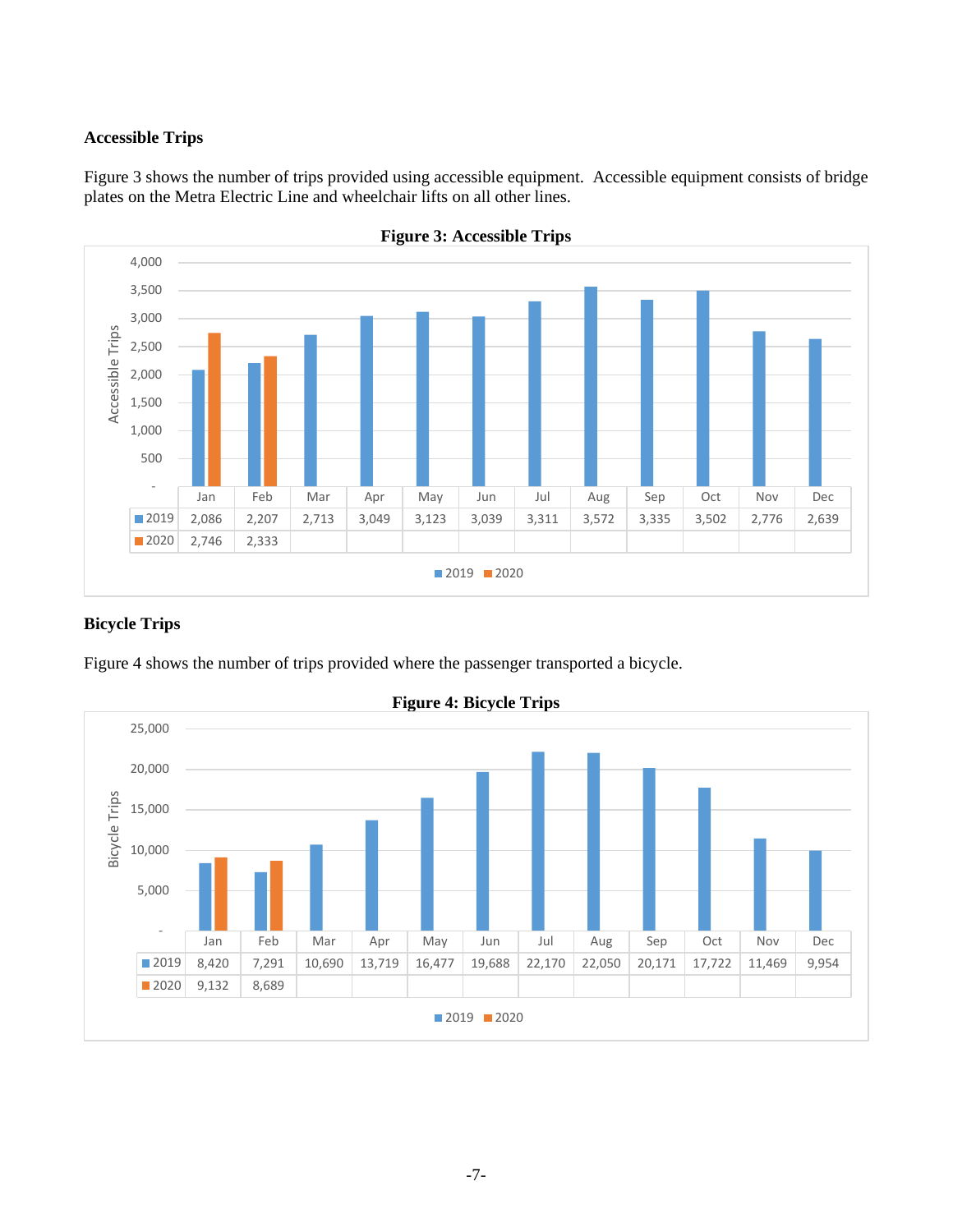#### **Ridership Influences**

Many different factors (such as the employment, gas prices, road construction, service changes, and special events) can influence ridership trends.

## **Employment**

Figure 5 shows the number of persons employed in the six-county Chicago Region. The number of persons employed decreased 1.1 percent in January 2020 compared to January 2019.



**Figure 5: Persons Employed in the Chicago Region** <sup>1</sup>

| Year                    | Jan     | Feb   | Mar   | Apr   | May   | Jun   | Jul   | Aug   | Sep   | Oct   | Nov   | <b>Dec</b> | Year-to-<br>date<br>Average |
|-------------------------|---------|-------|-------|-------|-------|-------|-------|-------|-------|-------|-------|------------|-----------------------------|
| 2016                    | 4,033   | 4,078 | 4,115 | 4,128 | 4,150 | 4,192 | 4,218 | 4,155 | 4,125 | 4,106 | 4,105 | 4,087      | 4,033                       |
| 2017                    | 4,044   | 4,070 | 4,098 | 4,066 | 4,102 | 4,156 | 4,151 | 4,089 | 4,085 | 4,088 | 4,115 | 4,102      | 4,044                       |
| 2018                    | 4,050   | 4,113 | 4,130 | 4,111 | 4,131 | 4,171 | 4,187 | 4,131 | 4,113 | 4,147 | 4,161 | 4,113      | 4,050                       |
| 2019                    | 4,079   | 4,108 | 4,129 | 4,141 | 4,132 | 4,212 | 4,207 | 4,192 | 4,147 | 4,142 | 4,136 | 4,107      | 4,079                       |
| 2020                    | 4,036   |       |       |       |       |       |       |       |       |       |       |            | 4,036                       |
| Change<br>2019-<br>2020 | $-1.1%$ |       |       |       |       |       |       |       |       |       |       |            | $-1.1%$                     |

<sup>1</sup> Values are rounded to the thousand. Change is calculated based on the unrounded values.

*Source: Illinois Department of Employment Security*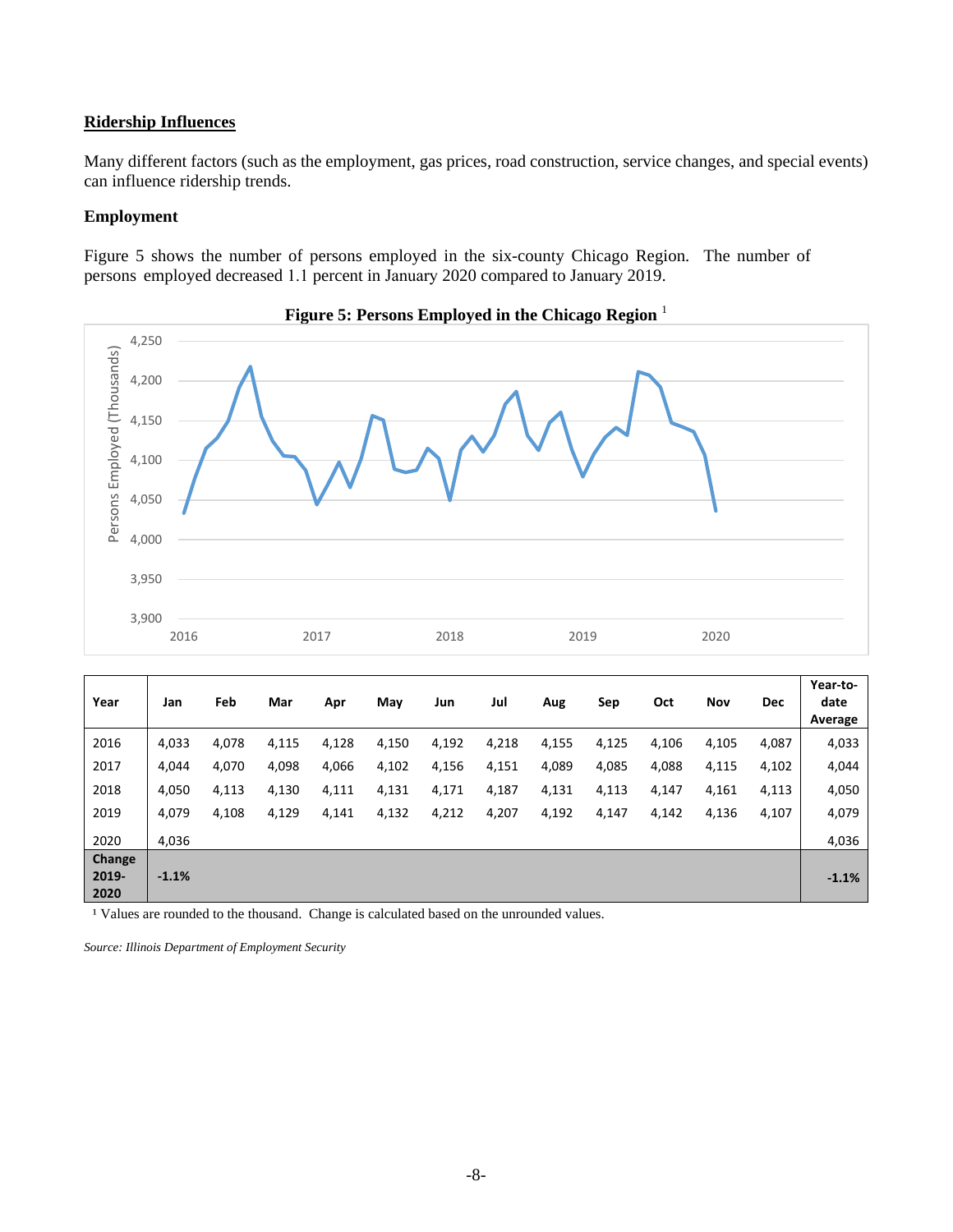## **Gas Prices**

Figure 6 shows the average price of unleaded regular gas for the Chicago-Naperville-Elgin area. The average price of a gallon of regular unleaded gas was \$2.58 in February 2020, a \$0.22 increase compared to February 2019.



| Year                    | Jan    | Feb    | Mar    | Apr    | May    | Jun    | Jul    | Aug    | Sep    | Oct    | Nov    | <b>Dec</b> | Year-to-<br>date<br>Average |
|-------------------------|--------|--------|--------|--------|--------|--------|--------|--------|--------|--------|--------|------------|-----------------------------|
| 2016                    | \$1.89 | \$1.61 | \$2.00 | \$2.24 | \$2.40 | \$2.61 | \$2.30 | \$2.29 | \$2.31 | \$2.31 | \$2.14 | \$2.33     | \$1.75                      |
| 2017                    | \$2.45 | \$2.32 | \$2.35 | \$2.55 | \$2.43 | \$2.34 | \$2.38 | \$2.45 | \$2.58 | \$2.54 | \$2.74 | \$2.58     | \$2.38                      |
| 2018                    | \$2.69 | \$2.59 | \$2.64 | \$2.85 | \$3.08 | \$3.01 | \$2.94 | \$2.92 | \$2.94 | \$2.85 | \$2.49 | \$2.26     | \$2.64                      |
| 2019                    | \$2.16 | \$2.36 | \$2.71 | \$3.01 | \$3.11 | \$2.94 | \$3.04 | \$2.81 | \$2.74 | \$2.68 | \$2.62 | \$2.58     | \$2.26                      |
| 2020                    | \$2.63 | \$2.58 |        |        |        |        |        |        |        |        |        |            | \$2.60                      |
| Change<br>2019-<br>2020 | \$0.47 | \$0.22 |        |        |        |        |        |        |        |        |        |            | \$0.34                      |

*Source: Bureau of Labor Statistics*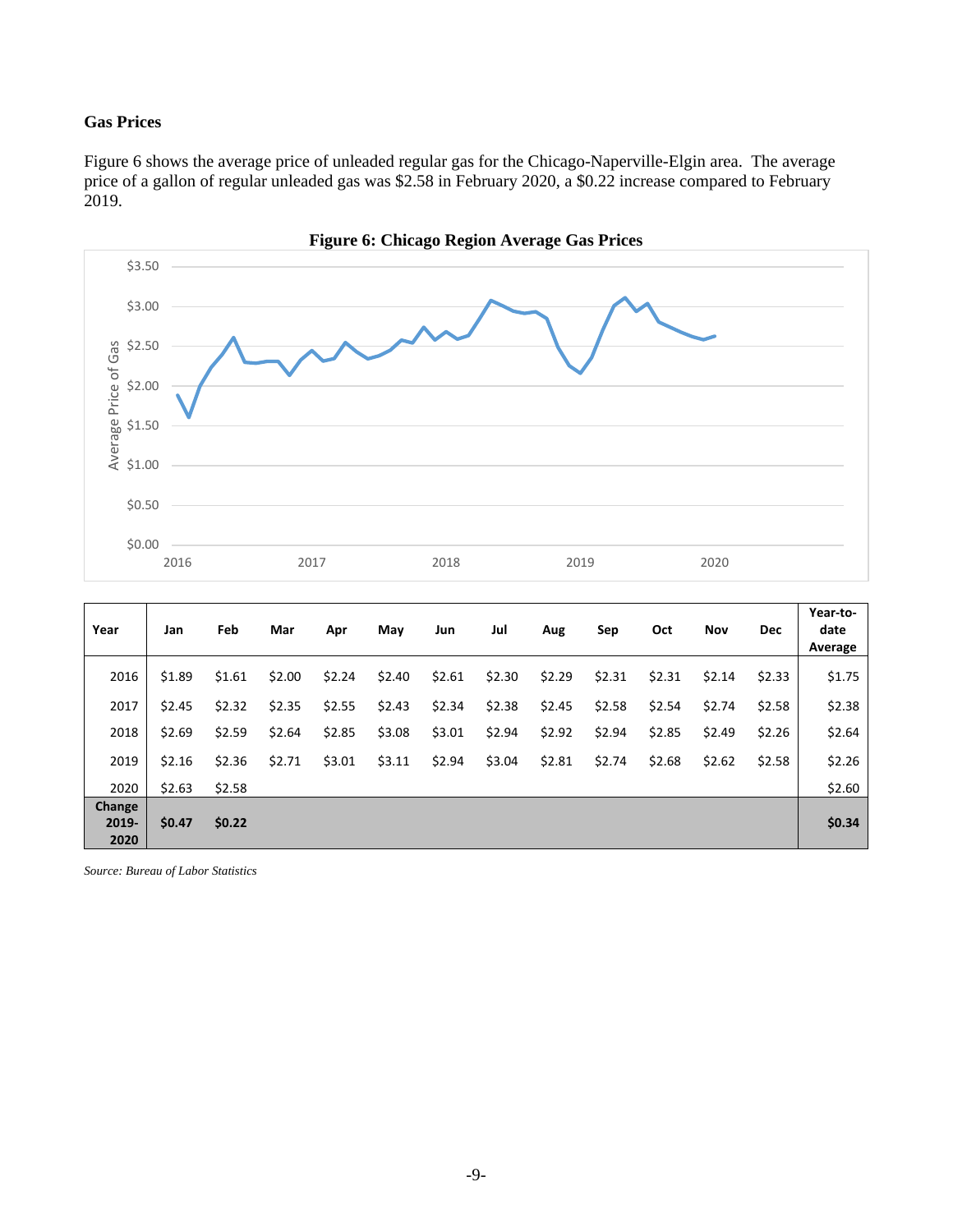### **Road Construction**

No new roadway construction projects of regional significance began in February. The following projects are either under construction or were recently completed:

• Jane Byrne Interchange Reconfiguration – In 2015, work began on a major reconfiguration of the Jane Byrne Interchange. Work is expected to continue through 2022.

#### **Service Changes**

On June 1, weekend service on the BNSF, Rock Island, and UP-NW lines was increased as part of a pilot project to increase weekend ridership. The pilot project was continued for the BNSF and UP-NW after September 3 with minor adjustments to run times and scheduled stops. The pilot project was discontinued for the Rock Island Line as of September 3, although one additional Saturday morning train was retained on the schedule.

A two-year reverse-commute pilot project began March 4 on the Milwaukee District-North. The Milwaukee District-North schedule was adjusted to add two outbound morning express trains between Union Station and Lake Forest, and one inbound evening train.

## **Special Events and Promotions**

On February 8-9 and February 15-16, Metra added hourly weekend express trains on the Metra Electric and Rock Island lines for travel to the Chicago Auto Show. Metra sold a \$5 special event pass valid for two days on either weekend. The pass was available from ticket agents and conductors. 168 passes were sold. The NBA All Star Weekend occurred February 14-16.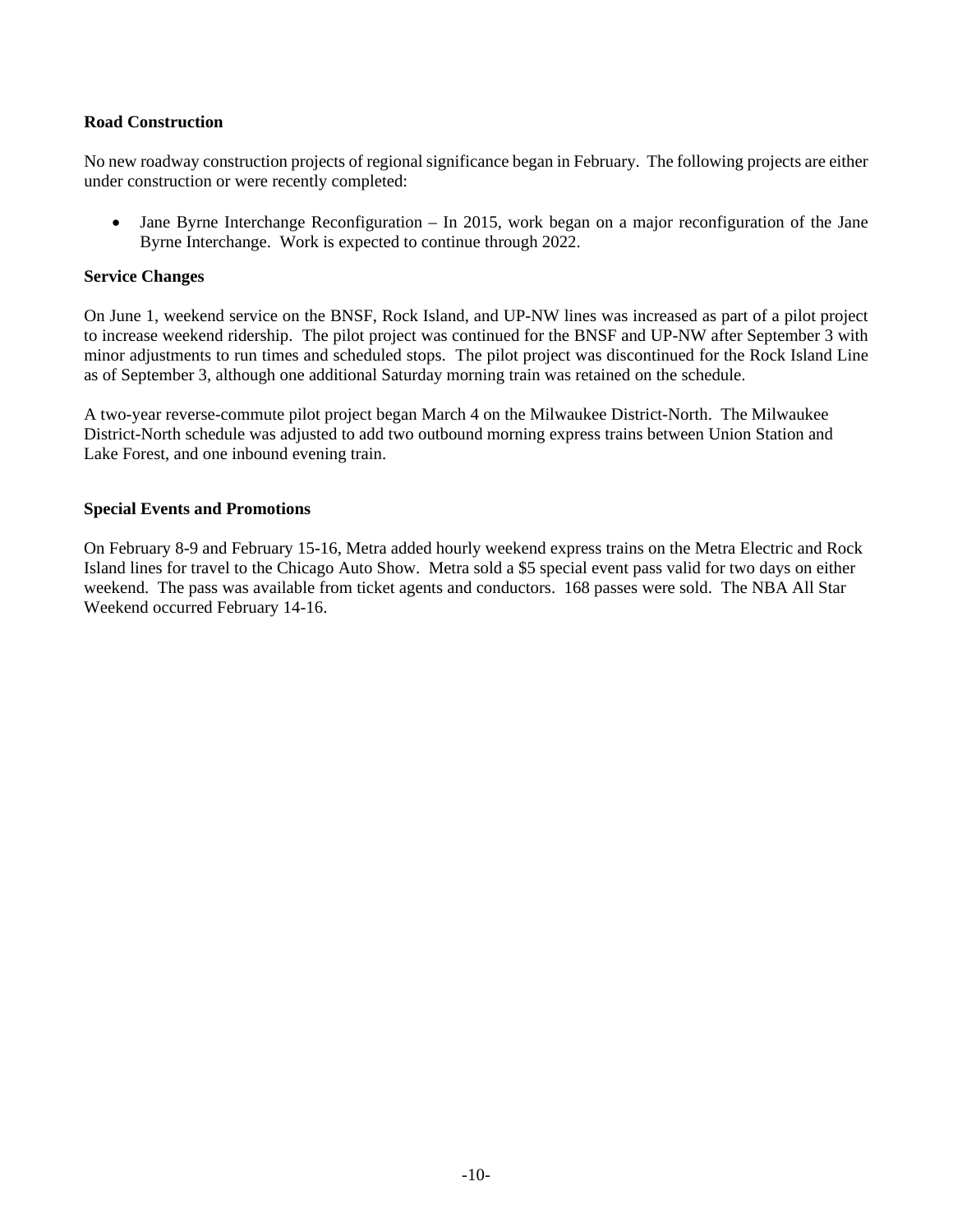## **Passenger Revenue and Ticket Sales**

Changes in fares, ticket policies, and ticket sales channels can affect passenger revenue and ticket sales trends:

- In June 2018, Metra stopped selling Monthly Passes and 10-Ride Tickets from vending machines at 15 nondowntown stations on the Metra Electric Line.
- In June 2018, Metra ended its Ticket-by-Internet program.
- In July 2018, yearlong testing of the zone consolidation policy began. All tickets from Zone A to Zones K through M were capped at the price of Zone J tickets.
- In July 2018, select stations with perceived inconsistencies in distance from downtown were reassigned to closer zones. Ashland, Racine, West Pullman, Stewart Ridge, and State Street stations moved from Zone D to C. On the Metra Electric mainline, the 83rd Street and 87th Street stations were moved from Zone C to B. On the Rock Island Beverly Branch, the 123rd Street Station was moved from Zone D to C.
- In December 2018, an update to the Ventra app ended the option for purchasing mobile tickets without creating a Ventra account.
- Customers on the Metra Electric Line received a 15 percent discount on their April 2019 Monthly Pass. The discount was offered as compensation for two weeks of service disruptions in January and February, including all or part of six days without any service, caused by unusually severe weather conditions and damage from the derailment of a CN train.
- On the weekend of February 16-17, 2019 Metra offered free rides on all trains. Ridership from the weekend of February 16-17 is not included in the quantity of Weekend Passes sold in February 2019 as passengers were not required to purchase a ticket.
- On June 1, 2019 Metra began allowing monthly pass holders to use their ticket to travel anywhere in the system on weekends, where previously travel was restricted to the zones on the ticket.

Special event tickets and other data irregularities can affect month-to-month comparisons of passenger revenue and ticket sales figures:

• Stockpiling of 10-Ride Tickets occurred in advance of the 2017 and 2018 fare increases. As a result, 10-Ride Ticket passenger revenue and ticket sales were overstated in January 2018 and understated in subsequent months. As there was no fare increase in 2019, May 10-Ride Ticket sales were not reduced by stockpiling in January 2019 as they have been in previous years.

## **Passenger Revenue**

Table 7 shows passenger revenue by line for the current month, the last three months, and the last 12 months.

|              | <b>Table 7: Passenger Revenue by Line</b> |                             |         |          |                                  |         |           |                            |         |  |  |  |  |  |
|--------------|-------------------------------------------|-----------------------------|---------|----------|----------------------------------|---------|-----------|----------------------------|---------|--|--|--|--|--|
| Line         |                                           | <b>February (Thousands)</b> |         |          | <b>Last 3 Months (Thousands)</b> |         |           | Last 12 Months (Thousands) |         |  |  |  |  |  |
|              | 2019                                      | 2020                        | Change  | 2019     | 2020                             | Change  | 2019      | 2020                       | Change  |  |  |  |  |  |
| <b>BNSF</b>  | \$6,079                                   | \$6,092                     | 0.2%    | \$18,163 | \$18,548                         | 2.1%    | \$79,142  | \$78,499                   | $-0.8%$ |  |  |  |  |  |
| НC           | \$309                                     | \$328                       | 6.3%    | \$889    | \$964                            | 8.4%    | \$3,805   | \$3,916                    | 2.9%    |  |  |  |  |  |
| $MD-N$       | \$2,524                                   | \$2,539                     | 0.6%    | \$7,707  | \$7,857                          | 1.9%    | \$33,506  | \$33,549                   | 0.1%    |  |  |  |  |  |
| MD-W         | \$2,317                                   | \$2,293                     | $-1.0%$ | \$6,963  | \$6,988                          | 0.3%    | \$30,708  | \$29,862                   | $-2.8%$ |  |  |  |  |  |
| ME           | \$2,437                                   | \$2,587                     | 6.1%    | \$7,672  | \$7,741                          | 0.9%    | \$34,103  | \$32,721                   | $-4.1%$ |  |  |  |  |  |
| <b>NCS</b>   | \$727                                     | \$707                       | $-2.8%$ | \$2,129  | \$2,135                          | 0.3%    | \$9,274   | \$9,101                    | $-1.9%$ |  |  |  |  |  |
| <b>RI</b>    | \$2,783                                   | \$2,702                     | $-2.9%$ | \$8,293  | \$8,257                          | $-0.4%$ | \$35,547  | \$34,697                   | $-2.4%$ |  |  |  |  |  |
| SWS          | \$908                                     | \$900                       | $-0.9%$ | \$2,684  | \$2,671                          | $-0.5%$ | \$11,296  | \$11,086                   | $-1.9%$ |  |  |  |  |  |
| UP-N         | \$2,894                                   | \$2,995                     | 3.5%    | \$8,762  | \$9,090                          | 3.7%    | \$38,795  | \$38,946                   | 0.4%    |  |  |  |  |  |
| UP-NW        | \$4,077                                   | \$4,097                     | 0.5%    | \$12,570 | \$12,737                         | 1.3%    | \$54,471  | \$53,836                   | $-1.2%$ |  |  |  |  |  |
| UP-W         | \$3,011                                   | \$3,016                     | 0.2%    | \$9,217  | \$9,353                          | 1.5%    | \$40,472  | \$39,672                   | $-2.0%$ |  |  |  |  |  |
| <b>Total</b> | \$28,067                                  | \$28,257                    | 0.7%    | \$85,050 | \$86,340                         | 1.5%    | \$371,118 | \$365,886                  | $-1.4%$ |  |  |  |  |  |

| Table 7: Passenger Revenue by Line <sup>1</sup> |  |
|-------------------------------------------------|--|
|-------------------------------------------------|--|

<sup>1</sup> Values are rounded to the thousand. Change is calculated based on the unrounded values.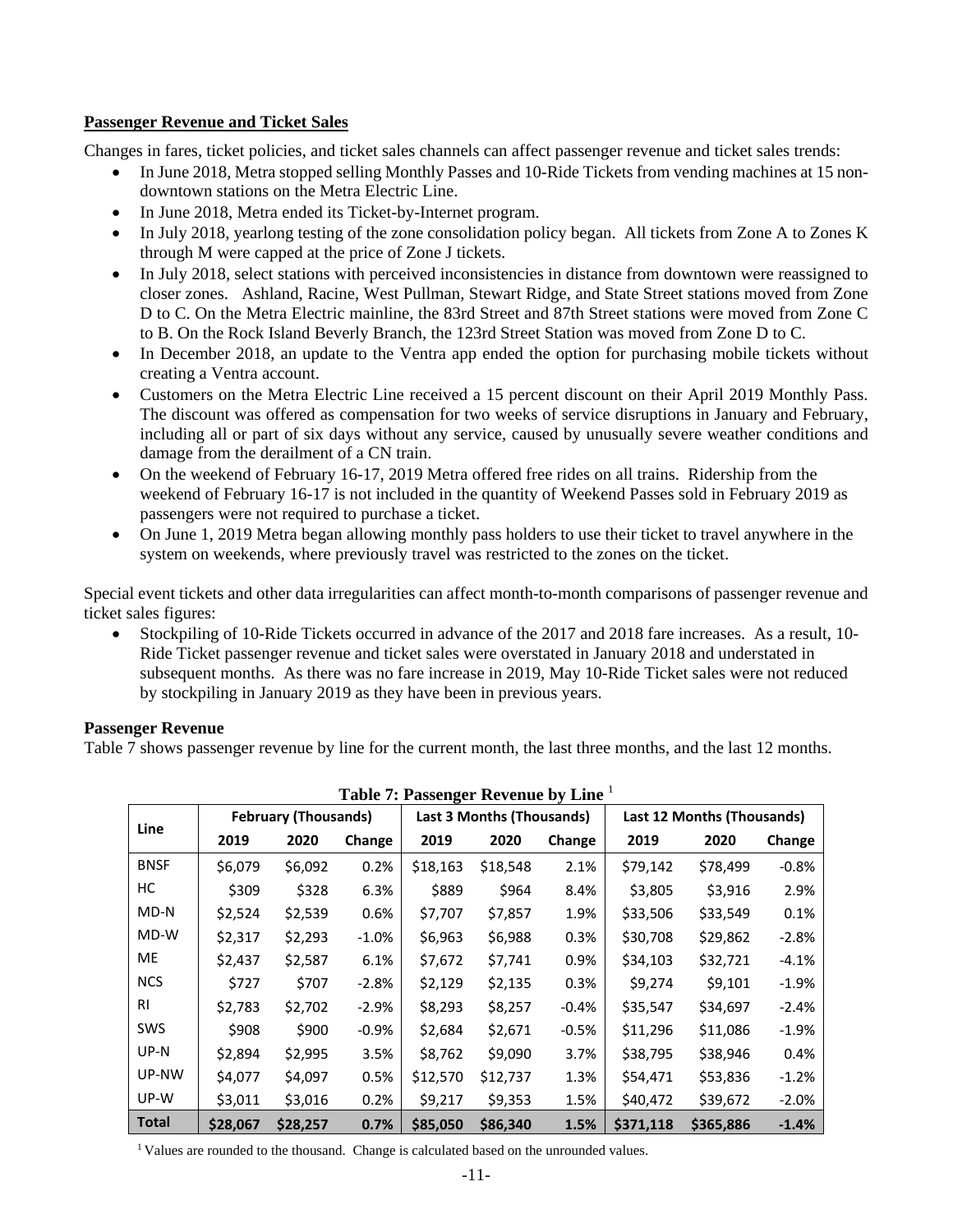Table 8 shows passenger revenue by ticket type for the current month, the last three months, and the last 12 months.

|                       |                             |          | Table 8: Passenger Revenue Dy |              | TICKEL TADE  |                           |          |         |              |              |
|-----------------------|-----------------------------|----------|-------------------------------|--------------|--------------|---------------------------|----------|---------|--------------|--------------|
|                       | <b>February (Thousands)</b> |          |                               |              |              | Last 3 Months (Thousands) |          |         |              |              |
| <b>Ticket Type</b>    |                             |          |                               | <b>Share</b> | <b>Share</b> |                           |          |         | <b>Share</b> | <b>Share</b> |
|                       | 2019                        | 2020     | Change                        | 2019         | 2020         | 2019                      | 2020     | Change  | 2019         | 2020         |
| <b>Monthly Pass</b>   | \$15,841                    | \$15,603 | $-1.5%$                       | 56.4%        | 55.2%        | \$45,367                  | \$43,929 | $-3.2%$ | 53.4%        | 50.9%        |
| 10-Ride Ticket        | \$8,400                     | \$8,297  | $-1.2%$                       | 29.9%        | 29.4%        | \$25,314                  | \$26,780 | 5.8%    | 29.8%        | 31.0%        |
| One-Way Ticket        | \$3,495                     | \$3,790  | 8.4%                          | 12.4%        | 13.4%        | \$12,288                  | \$13,383 | 8.9%    | 14.5%        | 15.5%        |
| <b>Weekend Pass</b>   | \$355                       | \$565    | 59.1%                         | 1.3%         | 2.0%         | \$2,050                   | \$2,127  | 3.8%    | 2.4%         | 2.5%         |
| <b>Special Passes</b> |                             | \$1      |                               | 0.0%         | 0.0%         |                           | \$46     |         | 0.0%         | 0.1%         |
| Total $^2$            | \$28,091                    | \$28,255 | 0.6%                          |              |              | \$85,019                  | \$86,265 | 1.5%    |              |              |

**Table 8: Passenger Revenue by Ticket Type** <sup>1</sup>

|                       | <b>Last 12 Months (Thousands)</b> |           |         |              |              |  |  |  |  |
|-----------------------|-----------------------------------|-----------|---------|--------------|--------------|--|--|--|--|
| <b>Ticket Type</b>    |                                   |           |         | <b>Share</b> | <b>Share</b> |  |  |  |  |
|                       | 2019                              | 2020      | Change  | 2019         | 2020         |  |  |  |  |
| <b>Monthly Pass</b>   | \$193,207                         | \$186,999 | $-3.2%$ | 52.0%        | 51.1%        |  |  |  |  |
| 10-Ride Ticket        | \$107,245                         | \$108,073 | 0.8%    | 28.9%        | 29.5%        |  |  |  |  |
| One-Way Ticket        | \$59,656                          | \$60,111  | 0.8%    | 16.1%        | 16.4%        |  |  |  |  |
| <b>Weekend Pass</b>   | \$10,792                          | \$10,211  | $-5.4%$ | 2.9%         | 2.8%         |  |  |  |  |
| <b>Special Passes</b> | \$469                             | \$448     | $-4.5%$ | 0.1%         | 0.1%         |  |  |  |  |
| Total $^2$            | \$371,369                         | \$365.842 | $-1.5%$ |              |              |  |  |  |  |

<sup>1</sup> Values are rounded to the thousand. Change and share are calculated based on the unrounded values.

<sup>2</sup> Passenger revenue totals differ from those presented in other tables in this report, due to adjustments made for group sales, marketing sales, and refunds.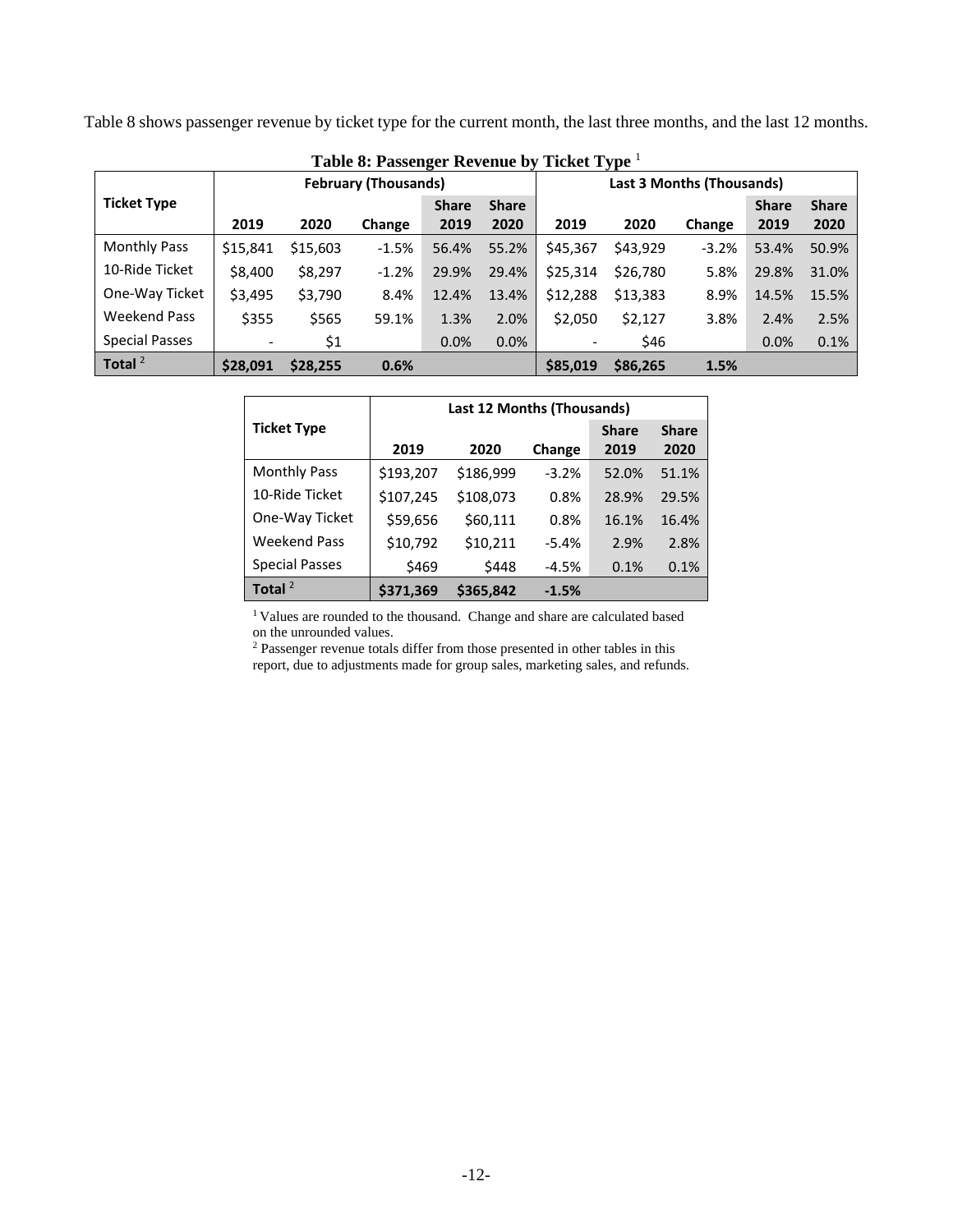Table 9 shows passenger revenue by ticket type and sales channel for the current month 2019 and 2020.

|                         |          |          | <b>Monthly Pass (Thousands)</b>   |              |              |         |         | 10-Ride Ticket (Thousands)                   |              |              |
|-------------------------|----------|----------|-----------------------------------|--------------|--------------|---------|---------|----------------------------------------------|--------------|--------------|
| <b>Sales Channel</b>    |          |          |                                   | <b>Share</b> | <b>Share</b> |         |         |                                              | <b>Share</b> | <b>Share</b> |
|                         | 2019     | 2020     | Change                            | 2019         | 2020         | 2019    | 2020    | Change                                       | 2019         | 2020         |
| <b>Commuter Benefit</b> | \$4,965  | \$4,573  | $-7.9%$                           | 31.3%        | 29.3%        | \$630   | \$606   | $-4.0%$                                      | 7.5%         | 7.3%         |
| Conductor               |          |          |                                   | 0.0%         | 0.0%         |         |         |                                              | 0.0%         | 0.0%         |
| Ticket Agent            | \$4,782  | \$4,433  | $-7.3%$                           | 30.2%        | 28.4%        | \$2,301 | \$1,880 | $-18.3%$                                     | 27.4%        | 22.7%        |
| <b>Vending Machine</b>  | \$475    | \$435    | $-8.4%$                           | 3.0%         | 2.8%         | \$333   | \$284   | $-14.9%$                                     | 4.0%         | 3.4%         |
| Ventra App              | \$5,619  | \$6,162  | 9.7%                              | 35.5%        | 39.5%        | \$5,136 | \$5,528 | 7.6%                                         | 61.1%        | 66.6%        |
| <b>Total</b>            | \$15,841 | \$15,604 | $-1.5%$                           |              |              | \$8,400 | \$8,297 | $-1.2%$                                      |              |              |
|                         |          |          |                                   |              |              |         |         |                                              |              |              |
|                         |          |          | <b>One-Way Ticket (Thousands)</b> |              |              |         |         | Weekend, Special, Ravinia Passes (Thousands) |              |              |
| <b>Sales Channel</b>    |          |          |                                   | <b>Share</b> | <b>Share</b> |         |         |                                              | <b>Share</b> | <b>Share</b> |
|                         | 2019     | 2020     | Change                            | 2019         | 2020         | 2019    | 2020    | Change                                       | 2019         | 2020         |
| <b>Commuter Benefit</b> |          |          |                                   | 0.0%         | 0.0%         |         |         |                                              | 0.0%         | 0.0%         |
| Conductor               | \$599    | \$562    | $-6.1%$                           | 17.1%        | 14.8%        | \$156   | \$211   | 35.0%                                        | 44.0%        | 37.2%        |
| Ticket Agent            | \$882    | \$806    | $-8.7%$                           | 25.2%        | 21.3%        | \$33    | \$52    | 58.0%                                        | 9.3%         | 9.2%         |
| <b>Vending Machine</b>  | \$103    | \$105    | 1.6%                              | 3.0%         | 2.8%         | \$11    | \$22    | 101.9%                                       | 3.1%         | 3.9%         |
| Ventra App              | \$1,910  | \$2,317  | 21.3%                             | 54.7%        | 61.1%        | \$155   | \$281   | 81.2%                                        | 43.7%        | 49.7%        |

**Table 9: Passenger Revenue by Ticket Type and Sales Channel (Current Month)** <sup>1</sup>

|                         | <b>All Ticket Types (Thousands)</b> |          |          |              |              |  |  |  |  |
|-------------------------|-------------------------------------|----------|----------|--------------|--------------|--|--|--|--|
| <b>Sales Channel</b>    |                                     |          |          | <b>Share</b> | <b>Share</b> |  |  |  |  |
|                         | 2019                                | 2020     | Change   | 2019         | 2020         |  |  |  |  |
| <b>Commuter Benefit</b> | \$5,595                             | \$5,179  | $-7.4%$  | 19.9%        | 18.3%        |  |  |  |  |
| Conductor               | \$755                               | \$773    | 2.4%     | 2.7%         | 2.7%         |  |  |  |  |
| <b>Ticket Agent</b>     | \$7,998                             | \$7,171  | $-10.3%$ | 28.5%        | 25.4%        |  |  |  |  |
| <b>Vending Machine</b>  | \$923                               | \$846    | $-8.3%$  | 3.3%         | 3.0%         |  |  |  |  |
| Ventra App              | \$12,820                            | \$14,288 | 11.4%    | 45.6%        | 50.6%        |  |  |  |  |
| Total $2$               | \$28,091                            | \$28,256 | 0.6%     |              |              |  |  |  |  |

<sup>1</sup> Values are rounded to the thousand. Change and share are calculated based on the unrounded values.

<sup>2</sup> Passenger revenue totals differ from those presented in other tables in this report, due to adjustments made for group sales, marketing sales, and refunds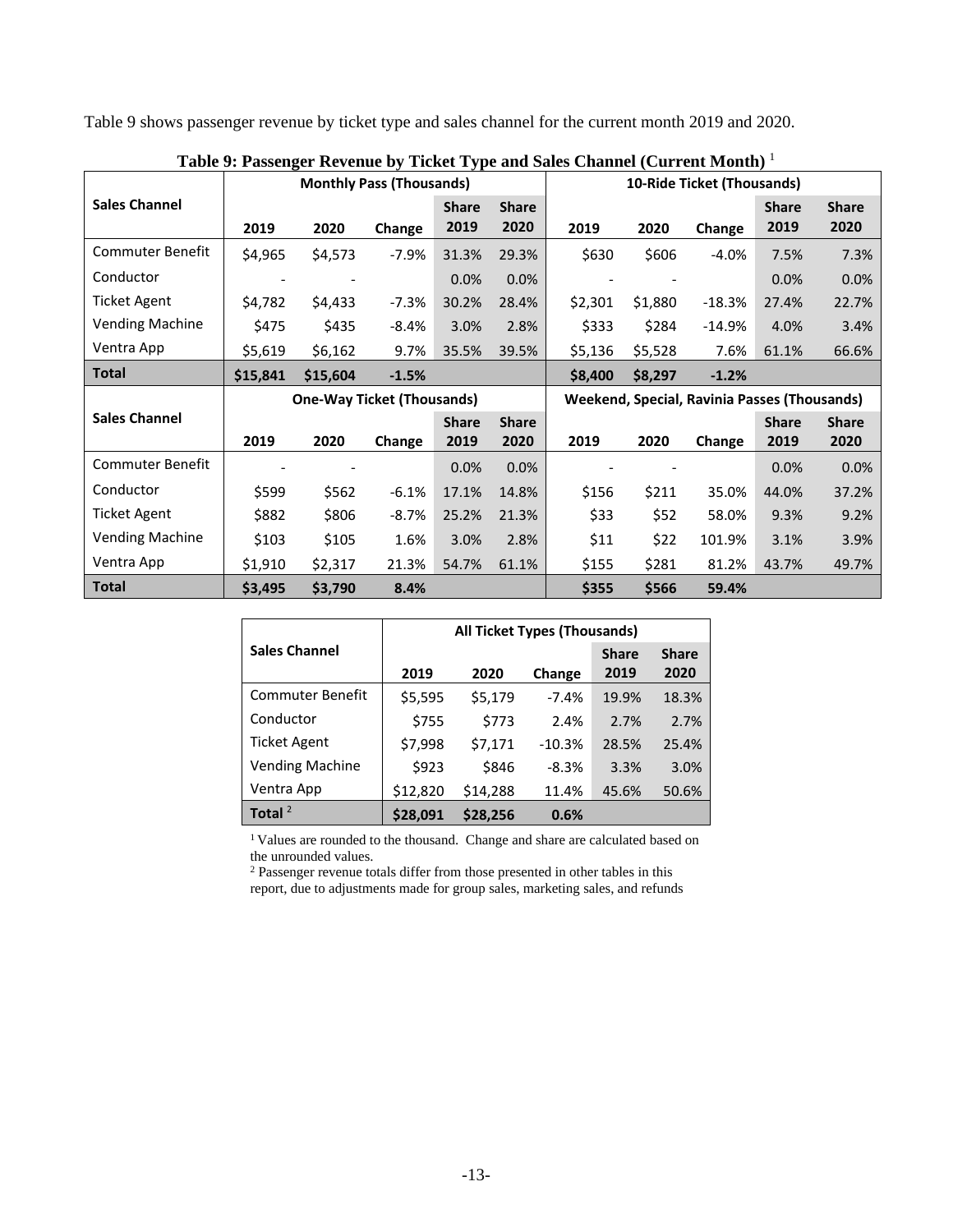## **Ticket Sales**

Table 10 shows ticket sales by ticket type for the current month, the last three months, and the last 12 months. Monthly Pass sales decreased by 1.1 percent in the current month compared to the previous year, and 10-Ride Ticket sales decreased by 0.7 percent in the same period.

| Table 10: Ticket Sales by Ticket Type <sup>1</sup> |                             |      |         |              |              |                          |                           |         |              |              |  |
|----------------------------------------------------|-----------------------------|------|---------|--------------|--------------|--------------------------|---------------------------|---------|--------------|--------------|--|
|                                                    | <b>February (Thousands)</b> |      |         |              |              |                          | Last 3 Months (Thousands) |         |              |              |  |
| <b>Ticket Type</b>                                 |                             |      |         | <b>Share</b> | <b>Share</b> |                          |                           |         | <b>Share</b> | <b>Share</b> |  |
|                                                    | 2019                        | 2020 | Change  | 2019         | 2020         | 2019                     | 2020                      | Change  | 2019         | 2020         |  |
| <b>Monthly Pass</b>                                | 84                          | 83   | $-1.1%$ | 10.3%        | 9.4%         | 242                      | 235                       | $-2.8%$ | 8.6%         | 7.8%         |  |
| 10-Ride Ticket                                     | 141                         | 140  | $-0.7%$ | 17.3%        | 15.8%        | 424                      | 450                       | 6.0%    | 15.1%        | 14.9%        |  |
| One-Way Ticket                                     | 554                         | 607  | 9.4%    | 68.0%        | 68.4%        | 1,946                    | 2,121                     | 9.0%    | 69.1%        | 70.0%        |  |
| <b>Weekend Pass</b>                                | 36                          | 56   | 59.0%   | 4.4%         | 6.4%         | 205                      | 213                       | 3.8%    | 7.3%         | 7.0%         |  |
| <b>Special Passes</b>                              | $\overline{\phantom{a}}$    | 0    |         | 0.0%         | 0.0%         | $\overline{\phantom{a}}$ | 9                         |         | 0.0%         | 0.3%         |  |
| <b>Total</b>                                       | 815                         | 886  | 8.8%    |              |              | 2.817                    | 3,027                     | 7.5%    |              |              |  |

|                       | Last 12 Months (Thousands) |        |         |              |              |  |  |  |
|-----------------------|----------------------------|--------|---------|--------------|--------------|--|--|--|
| <b>Ticket Type</b>    |                            |        |         | <b>Share</b> | <b>Share</b> |  |  |  |
|                       | 2019                       | 2020   | Change  | 2019         | 2020         |  |  |  |
| <b>Monthly Pass</b>   | 1,028                      | 998    | $-2.9%$ | 7.6%         | 7.4%         |  |  |  |
| 10-Ride Ticket        | 1,802                      | 1,816  | 0.8%    | 13.4%        | 13.5%        |  |  |  |
| One-Way Ticket        | 9,496                      | 9,568  | 0.8%    | 70.6%        | 71.1%        |  |  |  |
| <b>Weekend Pass</b>   | 1,079                      | 1,022  | $-5.3%$ | 8.0%         | 7.6%         |  |  |  |
| <b>Special Passes</b> | 40                         | 45     | 14.8%   | 0.3%         | 0.3%         |  |  |  |
| Total                 | 13.445                     | 13.450 | 0.0%    |              |              |  |  |  |

 $^{\rm l}$  Values are rounded to the thousand. Change and share are calculated based on the unrounded values.

Tables 11 details ticket sales by line and ticket type.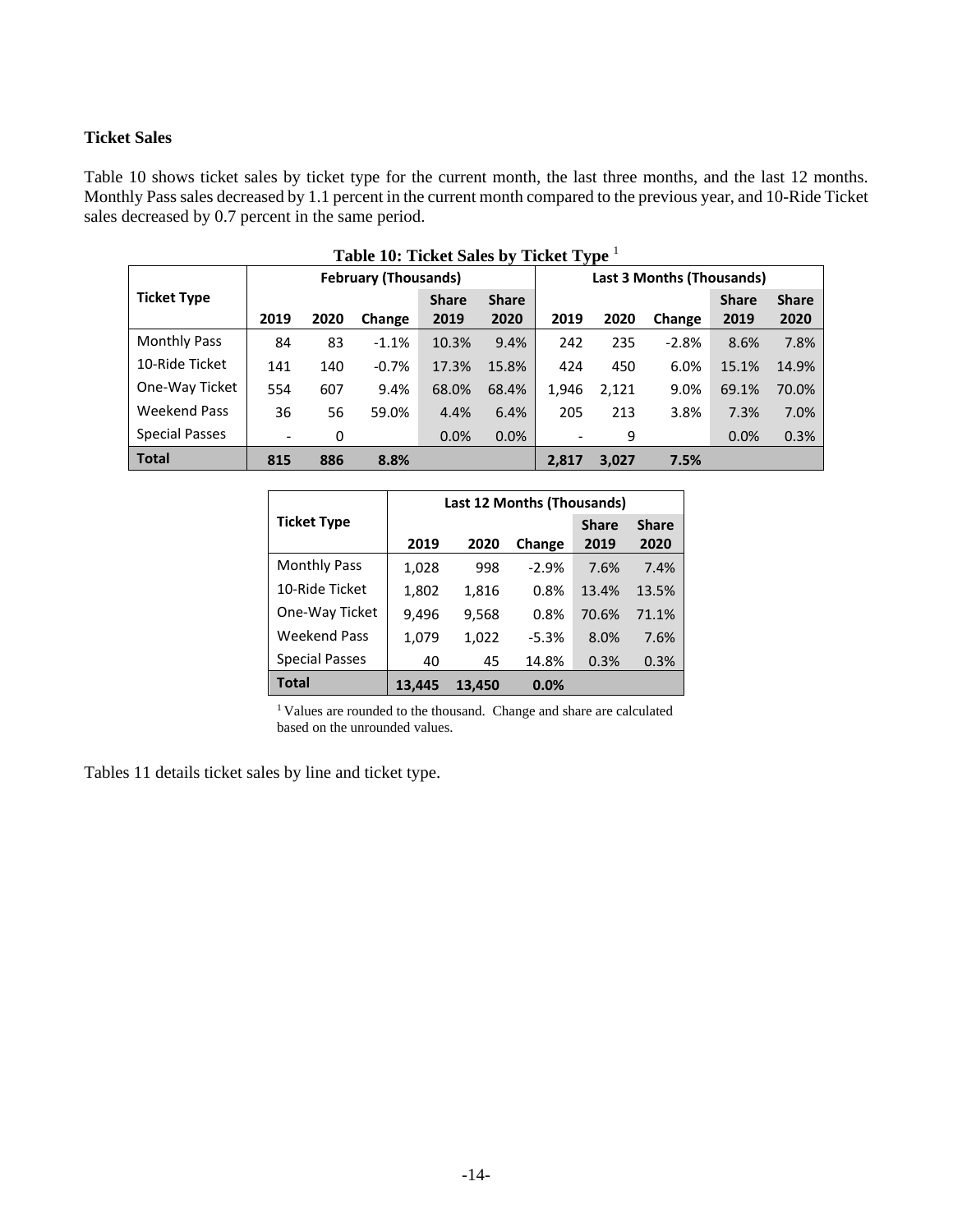|              | <b>Monthly Pass</b>                                 |                         |         |                |                                                     | 10-Ride Ticket                    |          |
|--------------|-----------------------------------------------------|-------------------------|---------|----------------|-----------------------------------------------------|-----------------------------------|----------|
| Line         | 2019                                                | 2020                    | Change  | Line           | 2019                                                | 2020                              | Change   |
| <b>BNSF</b>  | 18,679                                              | 18,414                  | $-1.4%$ | <b>BNSF</b>    | 29,970                                              | 29,727                            | $-0.8%$  |
| HC           | 1,011                                               | 1,073                   | 6.1%    | HC             | 1,249                                               | 1,318                             | 5.5%     |
| $MD-N$       | 6,804                                               | 6,663                   | $-2.1%$ | $MD-N$         | 14,296                                              | 14,376                            | 0.6%     |
| MD-W         | 6,935                                               | 6,779                   | $-2.2%$ | MD-W           | 9,506                                               | 9,072                             | $-4.6%$  |
| ME           | 7,777                                               | 8,029                   | 3.2%    | ME             | 11,171                                              | 11,071                            | $-0.9%$  |
| <b>NCS</b>   | 1,940                                               | 1,875                   | $-3.4%$ | <b>NCS</b>     | 3,190                                               | 3,038                             | $-4.8%$  |
| RI           | 9,809                                               | 9,491                   | $-3.2%$ | R <sub>l</sub> | 10,799                                              | 10,161                            | $-5.9%$  |
| SWS          | 3,313                                               | 3,196                   | $-3.5%$ | SWS            | 3,771                                               | 3,877                             | 2.8%     |
| UP-N         | 7,835                                               | 8,053                   | 2.8%    | UP-N           | 21,251                                              | 21,440                            | 0.9%     |
| UP-NW        | 11,466                                              | 11,188                  | $-2.4%$ | UP-NW          | 19,796                                              | 19,924                            | 0.6%     |
| UP-W         | 8,723                                               | 8,573                   | $-1.7%$ | UP-W           | 15,668                                              | 15,660                            | $-0.1%$  |
| <b>Total</b> | 84,292                                              | 83,334                  | $-1.1%$ | <b>Total</b>   | 140,667                                             | 139,664                           | $-0.7%$  |
|              | <b>One-Way Ticket (Mobile &amp; Station)</b>        |                         |         |                |                                                     | <b>One-Way Ticket (Conductor)</b> |          |
| Line         | 2019                                                | 2020                    | Change  | Line           | 2019                                                | 2020                              | Change   |
| <b>BNSF</b>  | 73,159                                              | 82,797                  | 13.2%   | <b>BNSF</b>    | 9,313                                               | 9,913                             | 6.4%     |
| НC           | 2,621                                               | 2,913                   | 11.1%   | HC             | 335                                                 | 148                               | $-55.8%$ |
| $MD-N$       | 40,414                                              | 44,831                  | 10.9%   | $MD-N$         | 10,261                                              | 8,739                             | $-14.8%$ |
| MD-W         | 39,865                                              | 42,958                  | 7.8%    | MD-W           | 10,863                                              | 9,750                             | $-10.2%$ |
| ME           | 63,058                                              | 80,593                  | 27.8%   | ME             | 15,363                                              | 15,440                            | 0.5%     |
| <b>NCS</b>   | 8,584                                               | 9,357                   | 9.0%    | <b>NCS</b>     | 3,597                                               | 2,662                             | $-26.0%$ |
| <b>RI</b>    | 41,816                                              | 43,944                  | 5.1%    | R <sub>l</sub> | 8,242                                               | 7,310                             | $-11.3%$ |
| SWS          | 10,915                                              | 12,225                  | 12.0%   | SWS            | 2,056                                               | 1,912                             | $-7.0%$  |
| UP-N         | 58,773                                              | 67,483                  | 14.8%   | UP-N           | 19,747                                              | 18,911                            | $-4.2%$  |
| UP-NW        | 62,521                                              | 70,829                  | 13.3%   | UP-NW          | 15,331                                              | 13,618                            | $-11.2%$ |
| UP-W         | 47,982                                              | 51,635                  | 7.6%    | UP-W           | 9,537                                               | 8,609                             | $-9.7%$  |
| <b>Total</b> | 449,708                                             | 509,565                 | 13.3%   | <b>Total</b>   | 104,645                                             | 97,012                            | $-7.3%$  |
|              | Weekend, Special, Ravinia Passes (Mobile & Station) |                         |         |                | <b>Weekend, Special, Ravinia Passes (Conductor)</b> |                                   |          |
| Line         | 2019                                                | 2020                    | Change  | Line           | 2019                                                | 2020                              | Change   |
| <b>BNSF</b>  | 4,035                                               | 6,666                   | 65.2%   | BNSF           | 1,887                                               | 2,278                             | 20.7%    |
| HC           | $\sim 100$ km s $^{-1}$                             |                         |         | НC             | $\sim 100$ km s $^{-1}$                             | 3                                 |          |
| $MD-N$       | 1,972                                               | 3,573                   | 81.2%   | MD-N           | 1,458                                               | 2,448                             | 67.9%    |
| MD-W         | 1,977                                               | 3,389                   | 71.4%   | $MD-W$         | 1,599                                               | 2,590                             | 62.0%    |
| ME           | 1,892                                               | 4,485                   | 137.1%  | ME             | 665                                                 | 1,316                             | 97.9%    |
| <b>NCS</b>   | $\sim 100$ km s $^{-1}$                             | $\sim 100$ km s $^{-1}$ |         | <b>NCS</b>     | $\sim 100$ km s $^{-1}$                             |                                   |          |
| <b>RI</b>    | 1,277                                               | 2,038                   | 59.6%   | RI             | 1,227                                               | 1,548                             | 26.2%    |
| SWS          | 52                                                  | 69                      | 32.7%   | SWS            | 86                                                  | 36                                | $-58.1%$ |
| UP-N         | 2,099                                               | 3,636                   | 73.2%   | $UP-N$         | 2,284                                               | 2,955                             | 29.4%    |
| UP-NW        | 3,791                                               | 7,164                   | 89.0%   | UP-NW          | 4,091                                               | 5,190                             | 26.9%    |
| UP-W         | 2,790                                               | 4,498                   | 61.2%   | UP-W           | 2,332                                               | 2,768                             | 18.7%    |
| <b>Total</b> | 19,885                                              | 35,518                  | 78.6%   | <b>Total</b>   | 15,629                                              | 21,132                            | 35.2%    |

**Table 11: Ticket Sales by Ticket Type and Line (Current Month)**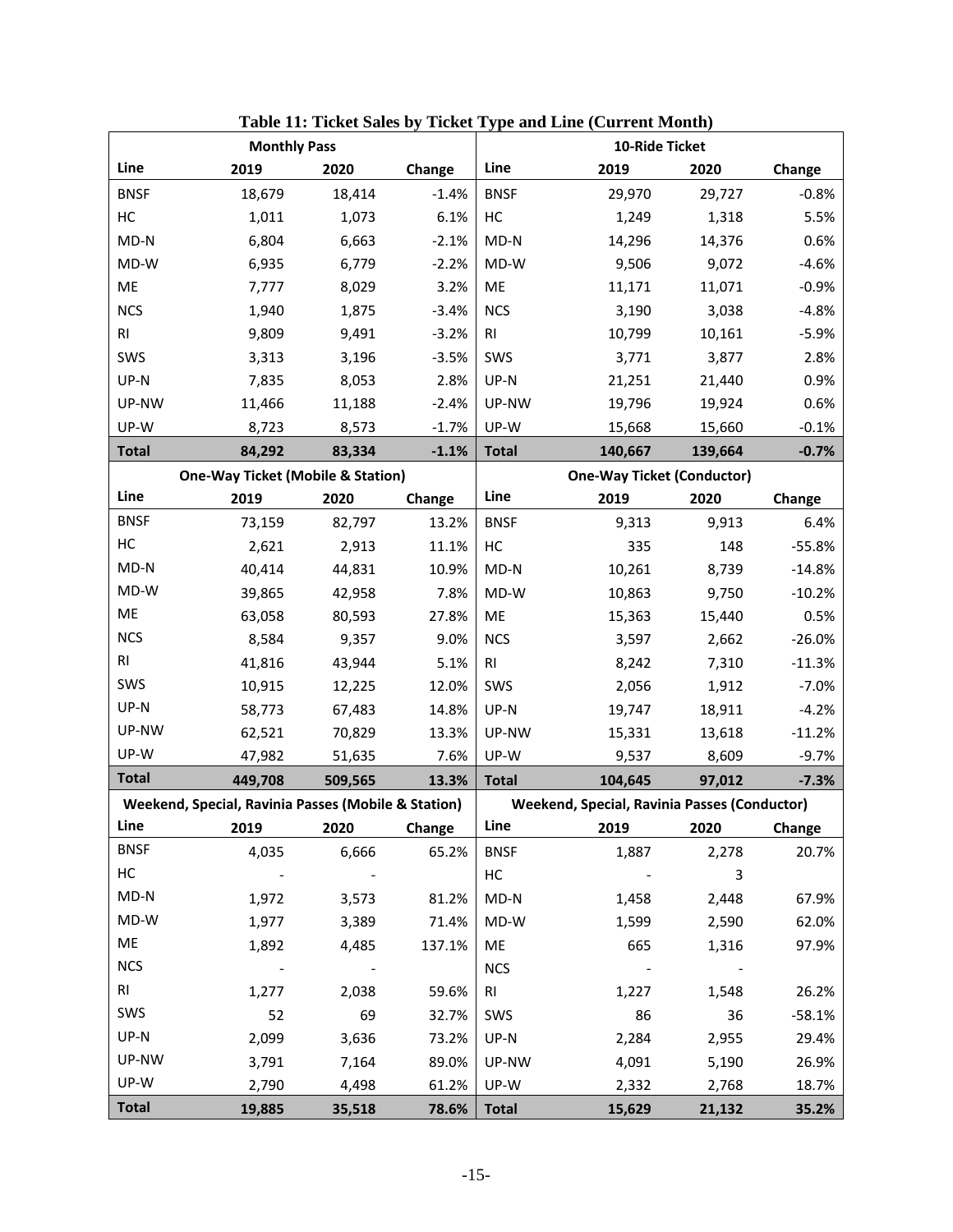Tables 12 and 13 show ticket sales by ticket type, sales channel, and tender type for the current month and year-to date 2019 and 2020. Tables 14 and 15 show total ticket sales by sales channel and tender type for the current month and year-to-date 2019 and 2020.

|                         |                |                | <b>Monthly Pass (Thousands)</b>   |                      |                      |                |                | 10-Ride Ticket (Thousands)                   |                      |                      |
|-------------------------|----------------|----------------|-----------------------------------|----------------------|----------------------|----------------|----------------|----------------------------------------------|----------------------|----------------------|
| <b>Sales Channel</b>    | 2019           | 2020           | Change                            | <b>Share</b><br>2019 | <b>Share</b><br>2020 | 2019           | 2020           | Change                                       | <b>Share</b><br>2019 | <b>Share</b><br>2020 |
| <b>Commuter Benefit</b> | 26             | 24             | $-7.7%$                           | 30.7%                | 28.7%                | 10             | 9              | $-4.4%$                                      | 7.0%                 | 6.8%                 |
| Conductor               |                |                |                                   |                      |                      |                |                |                                              |                      |                      |
| <b>Ticket Agent</b>     | 26             | 24             | $-7.0%$                           | 30.7%                | 28.9%                | 40             | 33             | $-17.4%$                                     | 28.5%                | 23.7%                |
| Cash & Other            | $\overline{4}$ | 3              | $-14.0%$                          |                      |                      | 6              | 5              | $-22.1%$                                     |                      |                      |
| Credit Card             | 22             | 21             | $-5.8%$                           |                      |                      | 34             | 29             | $-16.6%$                                     |                      |                      |
| <b>Vending Machine</b>  | 3              | $\overline{2}$ | $-9.0%$                           | 3.0%                 | 2.8%                 | 5              | 5              | $-13.8%$                                     | 3.9%                 | 3.4%                 |
| Ventra App              | 30             | 33             | 10.3%                             | 35.5%                | 39.6%                | 85             | 92             | 8.4%                                         | 60.6%                | 66.1%                |
| Credit Card             | 28             | 31             | 13.1%                             |                      |                      | 81             | 88             | 8.7%                                         |                      |                      |
| Mixed & Other           | $\mathbf{1}$   | $\mathbf 0$    | $-68.3%$                          |                      |                      | $\mathbf{1}$   | 0              | $-53.1%$                                     |                      |                      |
| Ventra                  | $\mathbf{1}$   | $\mathbf{1}$   | 25.0%                             |                      |                      | $\overline{4}$ | 4              | 15.1%                                        |                      |                      |
| <b>Total</b>            | 84             | 83             | $-1.1%$                           |                      |                      | 141            | 140            | $-0.7%$                                      |                      |                      |
|                         |                |                | <b>One-Way Ticket (Thousands)</b> |                      |                      |                |                | Weekend, Special, Ravinia Passes (Thousands) |                      |                      |
| <b>Sales Channel</b>    |                |                |                                   | <b>Share</b>         | <b>Share</b>         |                |                |                                              | <b>Share</b>         | <b>Share</b>         |
|                         | 2019           | 2020           | Change                            | 2019                 | 2020                 | 2019           | 2020           | Change                                       | 2019                 | 2020                 |
| <b>Commuter Benefit</b> |                |                |                                   |                      |                      | $\overline{a}$ |                |                                              |                      |                      |
| Conductor               | 105            | 97             | $-7.3%$                           | 18.9%                | 16.0%                | 16             | 21             | 35.2%                                        | 44.0%                | 37.3%                |
| <b>Ticket Agent</b>     | 135            | 125            | $-7.6%$                           | 24.4%                | 20.6%                | 3              | 5              | 58.6%                                        | 9.2%                 | 9.2%                 |
| Cash & Other            | 75             | 69             | $-9.2%$                           |                      |                      | $\overline{2}$ | 3              | 47.1%                                        |                      |                      |
| <b>Credit Card</b>      | 60             | 56             | $-5.6%$                           |                      |                      | $\overline{2}$ | 3              | 71.2%                                        |                      |                      |
| <b>Vending Machine</b>  | 16             | 17             | 3.4%                              | 2.9%                 | 2.7%                 | 1              | 2              | 101.7%                                       | 3.1%                 | 3.9%                 |
| Ventra App              | 298            | 368            | 23.3%                             | 53.8%                | 60.7%                | 16             | 28             | 81.2%                                        | 43.7%                | 49.6%                |
| <b>Credit Card</b>      | 270            | 335            | 24.0%                             |                      |                      | 14             | 26             | 82.9%                                        |                      |                      |
| Mixed & Other           | $\overline{2}$ | $\mathbf{1}$   | $-29.0%$                          |                      |                      | 0              | 0              | 7.8%                                         |                      |                      |
| Ventra                  | 27             | 32             | 19.3%                             |                      |                      | $\mathbf{1}$   | $\overline{2}$ | 62.4%                                        |                      |                      |
| <b>Total</b>            | 554            | 607            | 9.4%                              |                      |                      | 36             | 57             | 59.5%                                        |                      |                      |

**Table 12: Ticket Sales by Ticket Type, Sales Channel, and Tender Type (Current Month)** 1, 2

<sup>1</sup> Values are rounded to the thousand. Change and share are calculated based on the unrounded values.

<sup>2</sup> As of July 1, 2019, the Mixed & Other category no longer includes transactions with multiple credit cards. These transactions are now included in "Credit Card".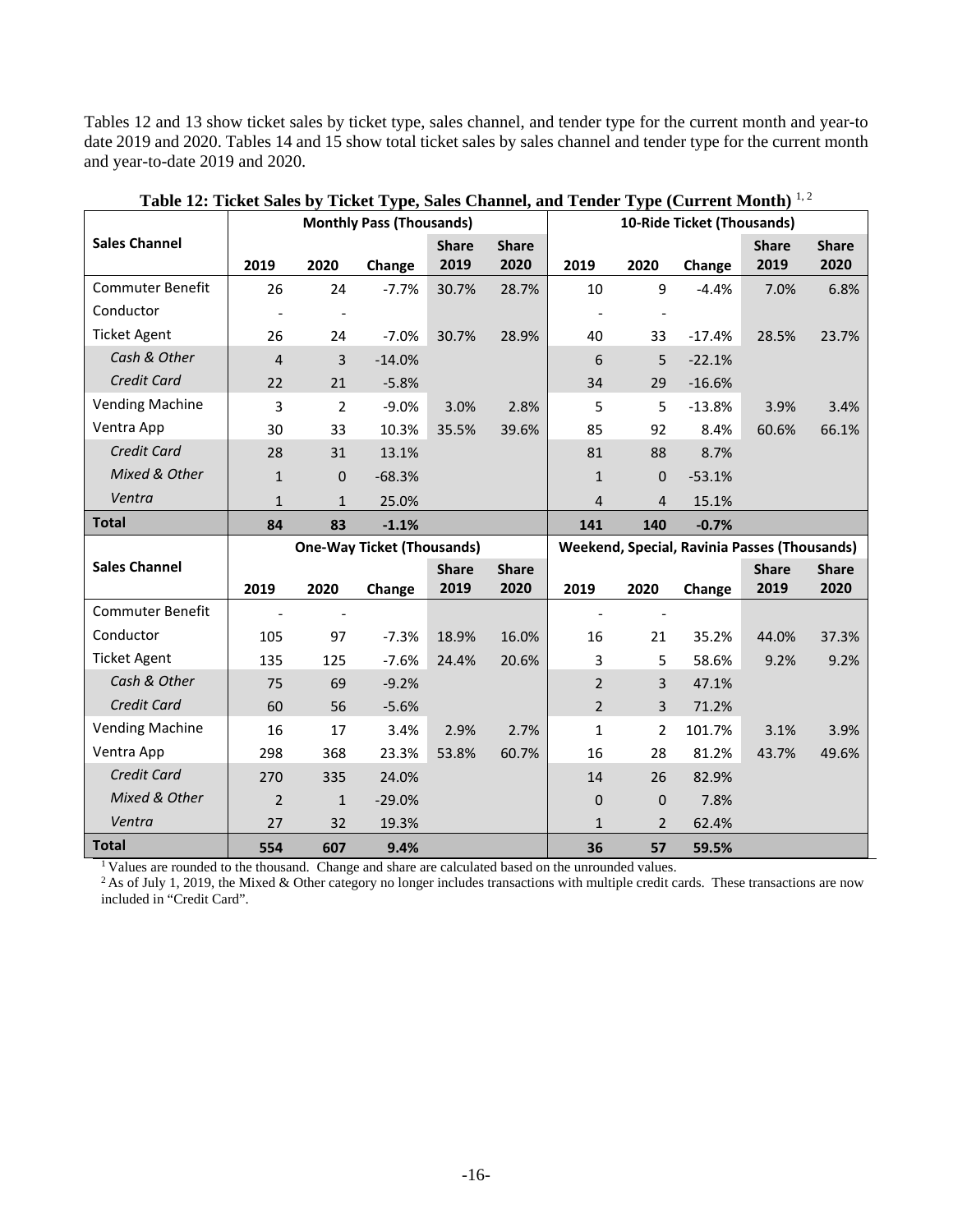|                         |                |                | <b>Monthly Pass (Thousands)</b>   |                      |                      |                |              | 10-Ride Ticket (Thousands)                          |                      |                      |
|-------------------------|----------------|----------------|-----------------------------------|----------------------|----------------------|----------------|--------------|-----------------------------------------------------|----------------------|----------------------|
| <b>Sales Channel</b>    | 2019           | 2020           | Change                            | <b>Share</b><br>2019 | <b>Share</b><br>2020 | 2019           | 2020         | Change                                              | <b>Share</b><br>2019 | <b>Share</b><br>2020 |
| <b>Commuter Benefit</b> | 52             | 48             | $-7.9%$                           | 31.1%                | 29.5%                | 20             | 19           | $-5.2%$                                             | 6.9%                 | 6.1%                 |
| Conductor               |                |                |                                   |                      |                      |                |              |                                                     |                      |                      |
| Internet                |                |                |                                   |                      |                      |                |              |                                                     |                      |                      |
| <b>Ticket Agent</b>     | 52             | 49             | $-6.5%$                           | 31.3%                | 30.1%                | 79             | 72           | $-9.2%$                                             | 27.6%                | 23.5%                |
| Cash & Other            | 8              | 6              | $-17.4%$                          |                      |                      | 12             | 10           | $-15.7%$                                            |                      |                      |
| <b>Credit Card</b>      | 45             | 43             | $-4.7%$                           |                      |                      | 68             | 62           | $-8.1%$                                             |                      |                      |
| <b>Vending Machine</b>  | 5              | $\overline{4}$ | $-16.7%$                          | 3.1%                 | 2.7%                 | 11             | 10           | $-10.9%$                                            | 3.9%                 | 3.2%                 |
| Ventra App              | 58             | 61             | 6.0%                              | 34.5%                | 37.7%                | 176            | 206          | 16.7%                                               | 61.6%                | 67.2%                |
| Credit Card             | 53             | 58             | 9.0%                              |                      |                      | 167            | 195          | 16.8%                                               |                      |                      |
| Mixed & Other           | $\overline{2}$ | $\mathbf{1}$   | $-70.2%$                          |                      |                      | $\overline{2}$ | $\mathbf{1}$ | $-51.7%$                                            |                      |                      |
| Ventra                  | $\overline{2}$ | 3              | 17.9%                             |                      |                      | $\,8$          | 10           | 27.4%                                               |                      |                      |
| <b>Total</b>            | 167            | 162            | $-2.9%$                           |                      |                      | 287            | 306          | 6.9%                                                |                      |                      |
|                         |                |                | <b>One-Way Ticket (Thousands)</b> |                      |                      |                |              | <b>Weekend, Special, Ravinia Passes (Thousands)</b> |                      |                      |
| <b>Sales Channel</b>    | 2019           | 2020           | Change                            | <b>Share</b><br>2019 | <b>Share</b><br>2020 | 2019           | 2020         | Change                                              | <b>Share</b><br>2019 | <b>Share</b><br>2020 |
| <b>Commuter Benefit</b> |                |                |                                   |                      |                      |                |              |                                                     |                      |                      |
| Conductor               | 236            | 211            | $-10.6%$                          | 20.1%                | 16.3%                | 50             | 48           | $-3.5%$                                             | 51.6%                | 41.3%                |
| Internet                |                |                |                                   |                      |                      |                |              |                                                     |                      |                      |
| <b>Ticket Agent</b>     | 289            | 268            | $-7.1%$                           | 24.5%                | 20.7%                | 9              | 11           | 31.2%                                               | 8.9%                 | 9.7%                 |
| Cash & Other            | 163            | 147            | $-9.6%$                           |                      |                      | 4              | 6            | 31.6%                                               |                      |                      |
| <b>Credit Card</b>      | 126            |                |                                   |                      |                      | $\overline{4}$ | 5            |                                                     |                      |                      |
|                         |                | 121            | $-4.0%$                           |                      |                      |                |              | 30.7%                                               |                      |                      |
| <b>Vending Machine</b>  | 34             | 33             | $-3.7%$                           | 2.9%                 | 2.6%                 | 3              | 3            | 34.2%                                               | 2.7%                 | 3.0%                 |
| Ventra App              | 618            | 781            | 26.4%                             | 52.5%                | 60.4%                | 36             | 54           | 50.6%                                               | 36.9%                | 46.0%                |
| Credit Card             | 560            | 713            | 27.2%                             |                      |                      | 33             | 50           | 51.5%                                               |                      |                      |
| Mixed & Other           | 3              | $\overline{2}$ | $-27.3%$                          |                      |                      | 0              | 0            | 5.4%                                                |                      |                      |
| Ventra                  | 54             | 66             | 21.2%                             |                      |                      | 2              | 3            | 40.1%                                               |                      |                      |

**Table 13: Ticket Sales by Ticket Type, Sales Channel, and Tender Type (Year-to-date)** <sup>1</sup>

 $<sup>1</sup>$  As of July 1, 2019, the Mixed & Other category no longer includes transactions with multiple credit cards. These transactions are now</sup> included in "Credit Card".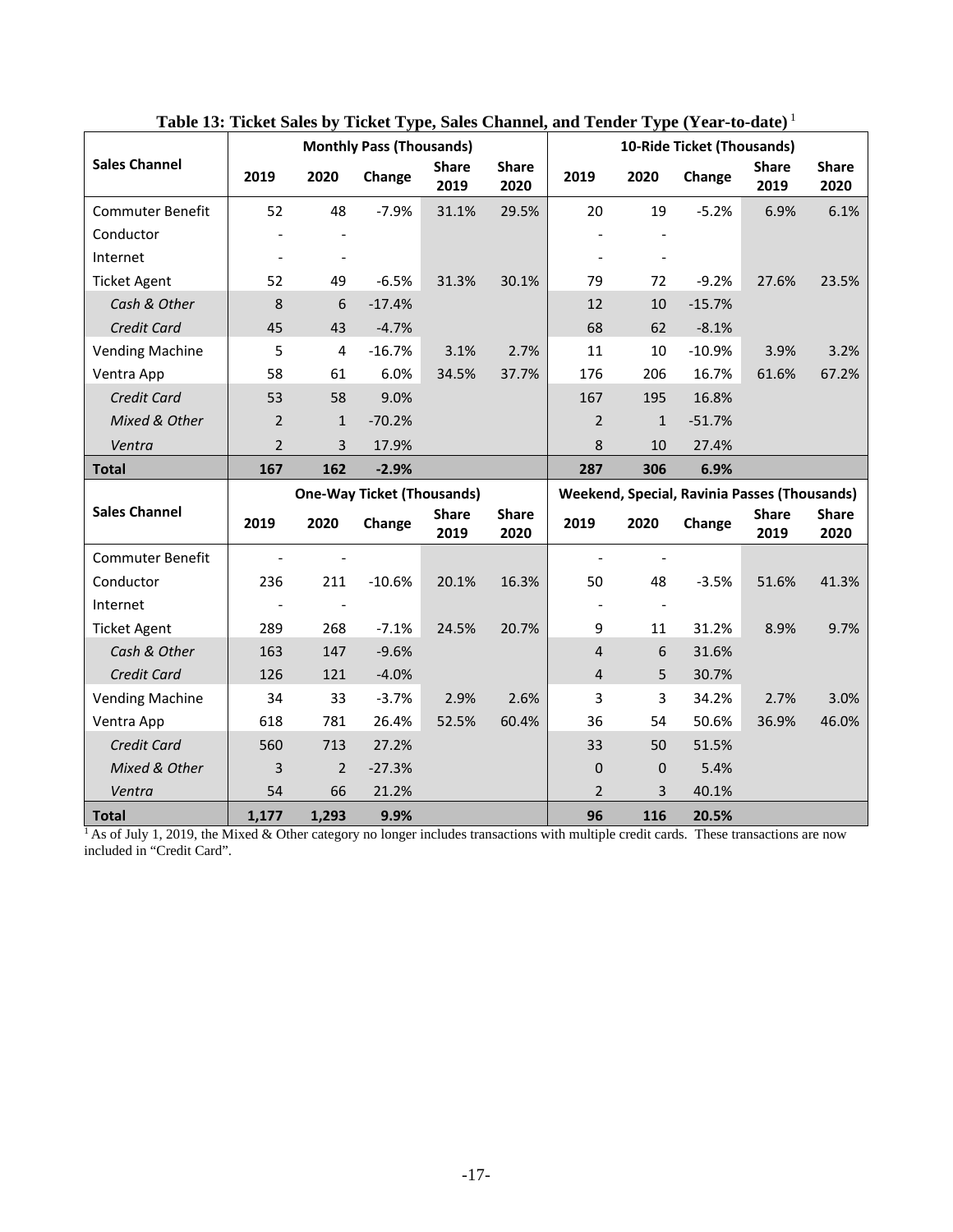|                         | All Ticket Types (Thousands) |                |          |              |              |  |  |  |  |
|-------------------------|------------------------------|----------------|----------|--------------|--------------|--|--|--|--|
| <b>Sales Channel</b>    |                              |                |          | <b>Share</b> | <b>Share</b> |  |  |  |  |
|                         | 2019                         | 2020           | Change   | 2019         | 2020         |  |  |  |  |
| <b>Commuter Benefit</b> | 36                           | 33             | $-6.8%$  | 4.4%         | 3.8%         |  |  |  |  |
| Conductor               | 120                          | 118            | $-1.8\%$ | 14.8%        | 13.3%        |  |  |  |  |
| Ticket Agent            | 205                          | 187            | $-8.4%$  | 25.1%        | 21.1%        |  |  |  |  |
| Cash & Other            | 87                           | 79             | $-9.2%$  |              |              |  |  |  |  |
| Credit Card             | 118                          | 109            | $-7.8%$  |              |              |  |  |  |  |
| <b>Vending Machine</b>  | 25                           | 26             | 2.7%     | 3.1%         | 2.9%         |  |  |  |  |
| Ventra App              | 429                          | 521            | 21.6%    | 52.6%        | 58.8%        |  |  |  |  |
| Credit Card             | 393                          | 481            | 22.3%    |              |              |  |  |  |  |
| Mixed & Other           | 4                            | $\overline{2}$ | $-46.2%$ |              |              |  |  |  |  |
| Ventra                  | 32                           | 39             | 20.2%    |              |              |  |  |  |  |
| Total                   | 815                          | 886            | 8.8%     |              |              |  |  |  |  |

**Table 14: Total Ticket Sales by Sales Channel and Tender Type (Current Month)** 1, 2

<sup>1</sup> Values are rounded to the thousand. Change and share are calculated based on the unrounded values.

 $2$  As of July 1, 2019, the Mixed & Other category no longer includes transactions with multiple credit cards. These transactions are now included in "Credit Card".

| Table 15: Total Ticket Sales by Sales Channel and Tender Type (Year-to-date) <sup>1,2</sup> |  |  |  |
|---------------------------------------------------------------------------------------------|--|--|--|
|---------------------------------------------------------------------------------------------|--|--|--|

|                        | <b>All Ticket Types (Thousands)</b> |       |          |              |              |  |  |
|------------------------|-------------------------------------|-------|----------|--------------|--------------|--|--|
| <b>Sales Channel</b>   |                                     |       |          | <b>Share</b> | <b>Share</b> |  |  |
|                        | 2019                                | 2020  | Change   | 2019         | 2020         |  |  |
| Commuter Benefit       | 72                                  | 67    | $-7.1\%$ | 4.2%         | 3.5%         |  |  |
| Conductor              | 286                                 | 259   | $-9.4%$  | 16.6%        | 13.8%        |  |  |
| Internet               | 0                                   |       |          |              |              |  |  |
| Ticket Agent           | 429                                 | 400   | $-6.7\%$ | 24.8%        | 21.3%        |  |  |
| Cash & Other           | 186                                 | 169   | $-9.3%$  |              |              |  |  |
| Credit Card            | 242                                 | 231   | $-4.7%$  |              |              |  |  |
| <b>Vending Machine</b> | 53                                  | 51    | -4.7%    | 3.1%         | 2.7%         |  |  |
| Ventra App             | 887                                 | 1,101 | 24.1%    | 51.4%        | 58.6%        |  |  |
| Credit Card            | 814                                 | 1,016 | 24.9%    |              |              |  |  |
| Mixed & Other          | 7                                   | 4     | $-45.2%$ |              |              |  |  |
| Ventra                 | 66                                  | 81    | 22.4%    |              |              |  |  |
| Total                  | 1,727                               | 1,878 | 8.7%     |              |              |  |  |

<sup>1</sup> Values are rounded to the thousand. Change and share are calculated based on the unrounded values.

2 As of July 1, 2019, the Mixed & Other category no longer includes transactions with multiple credit cards. These transactions are now included in "Credit Card".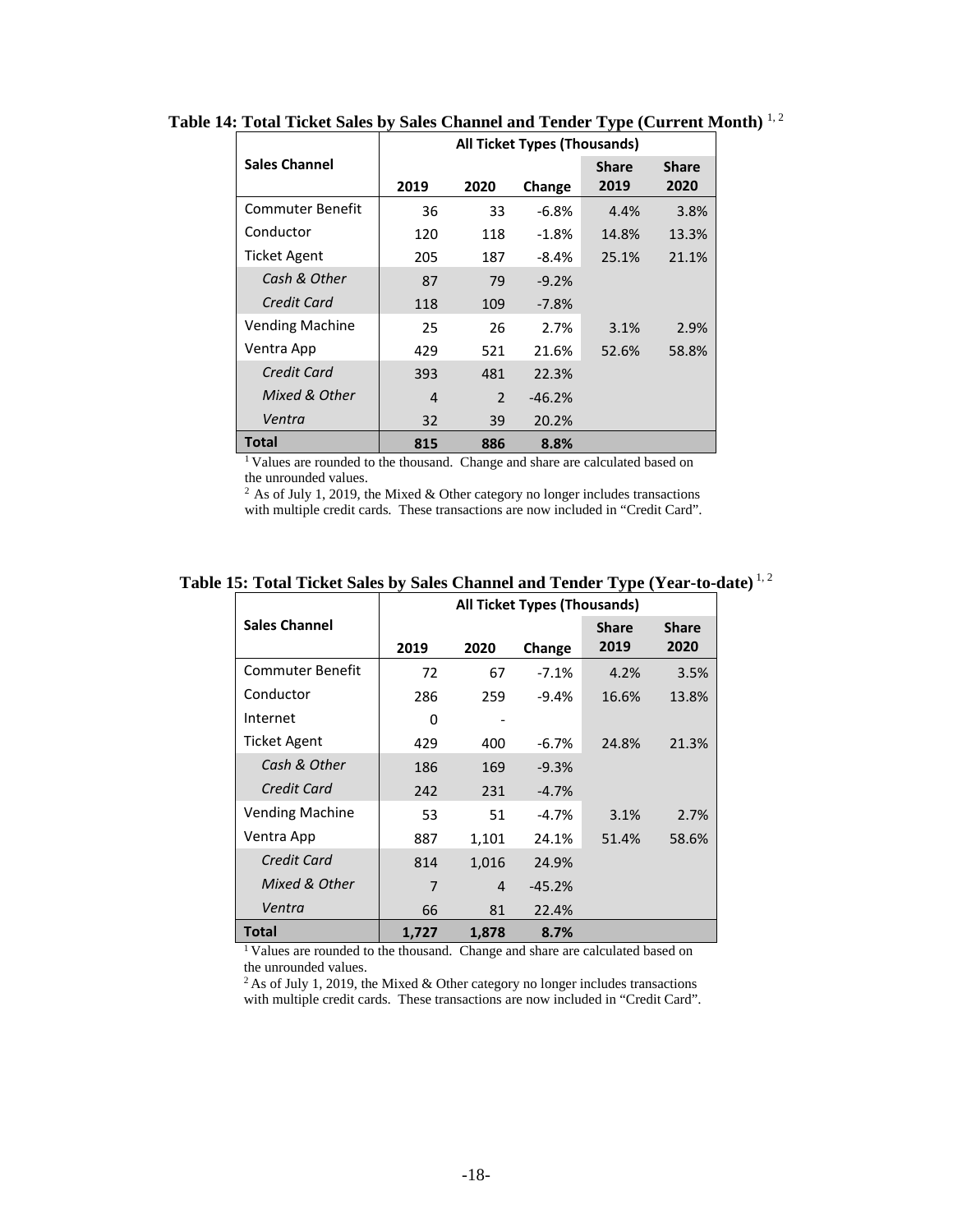#### *Link-Up and PlusBus Sales*

Sales of CTA Link-Up passes decreased by 4.3 percent in the current month compared to the previous year, and sales of Pace PlusBus passes decreased by 6.1 percent in the same period. Table 16 shows Link-Up and PlusBus sales by month for 2019 and 2020.

| Month          | 2019    |                | 2020    |                | Change  |                | Mobile Share (2020) |                |
|----------------|---------|----------------|---------|----------------|---------|----------------|---------------------|----------------|
|                | Link-Up | <b>PlusBus</b> | Link-Up | <b>PlusBus</b> | Link-Up | <b>PlusBus</b> | Link-Up             | <b>PlusBus</b> |
| Jan            | 2,836   | 1,057          | 2,643   | 973            | $-6.8%$ | $-7.9%$        | 29.4%               | 25.5%          |
| Feb            | 2,867   | 1,046          | 2,743   | 982            | $-4.3%$ | $-6.1%$        | 32.7%               | 28.2%          |
| Mar            | 2,873   | 1,062          |         |                |         |                |                     |                |
| Apr            | 2,843   | 1,053          |         |                |         |                |                     |                |
| May            | 2,759   | 1,012          |         |                |         |                |                     |                |
| Jun            | 2,658   | 1,020          |         |                |         |                |                     |                |
| Jul            | 2,636   | 965            |         |                |         |                |                     |                |
| Aug            | 2,668   | 998            |         |                |         |                |                     |                |
| Sep            | 2,615   | 998            |         |                |         |                |                     |                |
| Oct            | 2,641   | 1,020          |         |                |         |                |                     |                |
| Nov            | 2,707   | 1,011          |         |                |         |                |                     |                |
| <b>Dec</b>     | 2,454   | 899            |         |                |         |                |                     |                |
| Year-to-date   | 5,703   | 2,103          | 5,386   | 1,955          | $-5.6%$ | $-7.0%$        | 31.1%               | 26.9%          |
| Last 3 Months  | 8,402   | 3,025          | 7,840   | 2,854          | $-6.7%$ | $-5.7%$        | 31.3%               | 26.9%          |
| Last 12 Months | 34,688  | 12,878         | 32,240  | 11,993         | $-7.1%$ | $-6.9%$        | 29.7%               | 25.7%          |

**Table 16: Link-Up and PlusBus Sales**